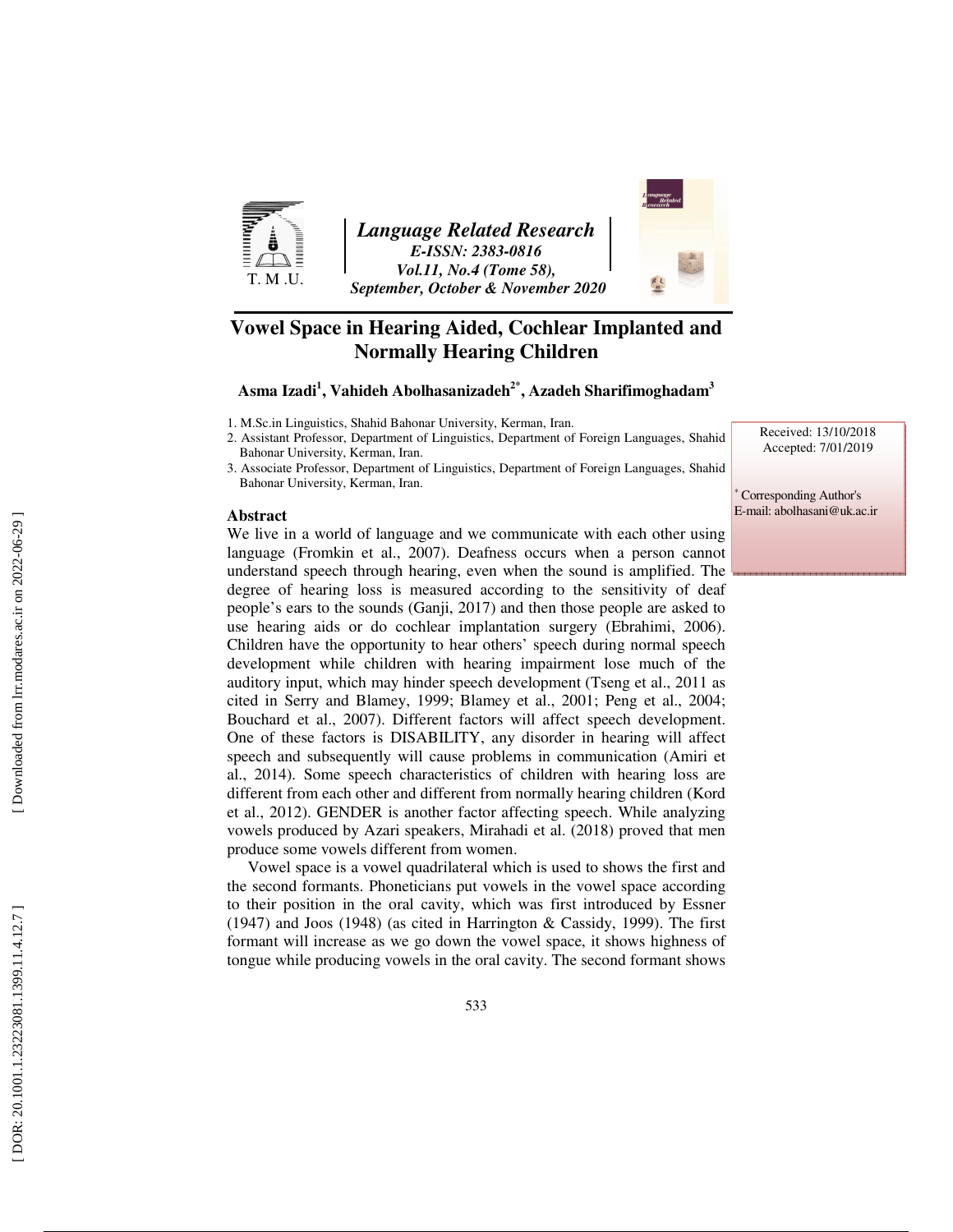

anterior or posterior position of tongue in the process of production of vowels in the oral cavity and will increase as we go to the left side of the vowel space (Hayward, 2013: 227, 228 & 502).

The present study aims to compare the vowel space of hearing aided, cochlear implanted, and normally hearing children, with DISABILITY and GENDER as factors, in order to investigate the difference between the vowels produced by these children (Their average age was 10 years and 4 months and their participation in the study was optional, after getting permission from their parents.) and find out more effective hearing aid tools among two groups of children with DISABILITY (They did not have any mental or physical problems except hearing impairment and took part in language therapy classes for about 450 hours.), the group which makes vowels similar to normally hearing children will prove the effectivity of the hearing aid tools. So, the results will be useful for language therapists while helping children learn how to pronounce vowels.

Therefore, the participants, 5 girls and 5 boys in each group, were asked to repeat thirty-six CVC framed words. Each word consists of one of the stops [p, b, t, d, k, g] in the onset and offset of the pattern and one of the Persian vowels [æ, e, o, a, i, u] in the center. Then the words were recorded using a Shure microphone in PRAAT software. After that, the first and the second formants of each vowel were measured and by using SPSS software the data was analyzed.

The results showed that the effect of DISABILITY on the first formant of vowels [æ, a, i, u] and the second formant of vowels [a, e, o, u] was significantly different ( $p < 0.050$ ). The results of a Post Hoc Bonferroni test showed that children with DISABILITY produced vowels [u, i, e, a] in a lower place in the vowel space comparing to normally hearings. Cochlear implanted children produced vowel [a] in a lower place and vowel [o] in a higher place in the vowel space comparing to normally hearings. Hearing aided children produced vowel [a] in a higher place in the vowel space comparing to normally hearings. All vowels in cochlear implanted children and vowels [ ᴂ, a, e, i, u] in hearing aided children were produced in an anterior place in the vowel space comparing to normally hearings.

The results also proved that the effect of GENDER on the first formant of vowel [a] and the second formant of vowel [i] was significantly different (p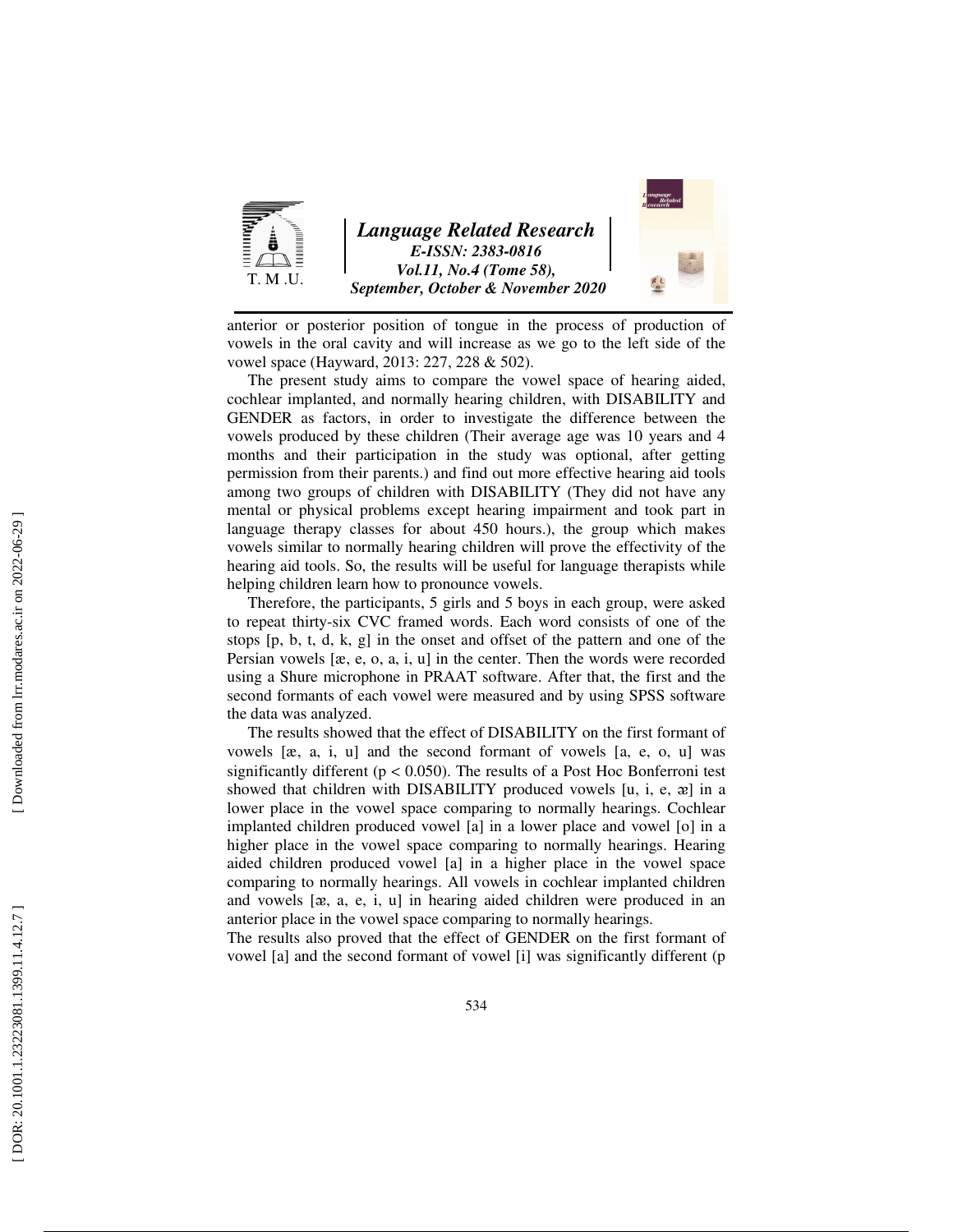

< 0.050). The results of a Post Hoc Bonferroni test revealed that the mean of the first formant of vowel [a] in girls was more than boys and the mean of the second formant of vowel [i] in girls was less than boys.

It is also important to mention that hearing aided children had the smallest vowel space among three groups of participants while the vowel space of cochlear implanted children was not so different from the vowel space of normally hearings. So, language therapists have to try more to teach vowels to the children who use hearing aids comparing to the children who are cochlear implanted.

**Keywords:** Vowel space, Cochlear implantation, Hearing aid, Gender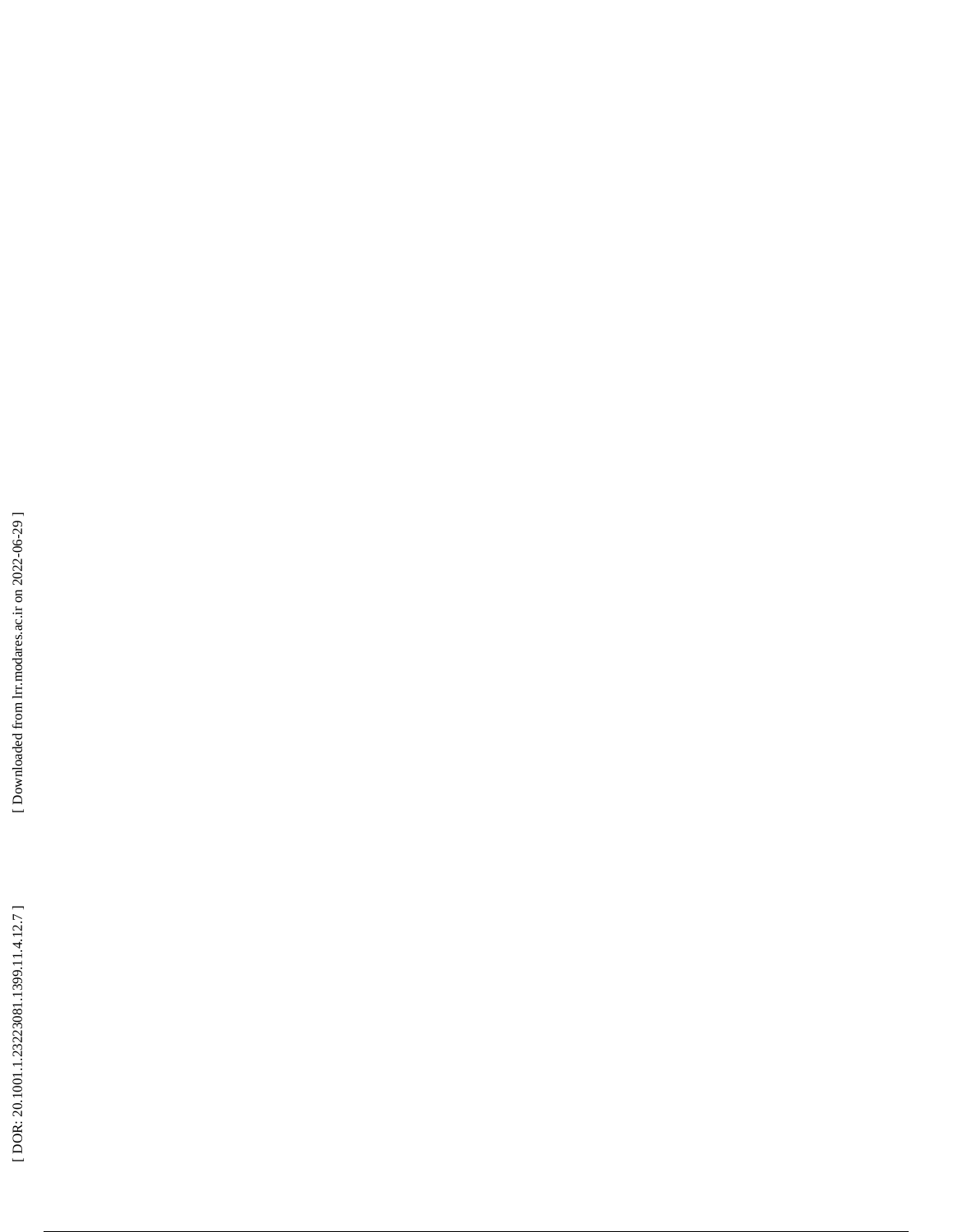

# بررسي مقايسهاي فضاي واكهاي در كودكان داراي سمعك، كاشت حلزون شنوايي و كودكان بدون اختلال شنوايي

اسما ايزدى بيدانى'، وحيده ابوالحسنىزاده"ٌ، آزاده شريفىمقدم"

. كارشناس ارشد زبانشناسي، دانشگاه شهيد باهنر، كرمان، ايران. 1 . استاديار گروه زبانشناسي، بخش زبانهاي خارجي، دانشگاه شهيد باهنر، كرمان، ايران. 2 . دانشيار گروه زبانشناسي، بخش زبانهاي خارجي، دانشگاه شهيد باهنر، كرمان، ايران. 3

دريافت: 21/ 07/ 97 پذيرش: 17/ 10/ 97

#### چكيده

هدف از اين تحقيق مقايسة فضاي واكهاي كودكان داراي سمعك، كودكان كاشت حلزون شنوايي و كودكان بدون اختلال شنوايي با توجه به متغيرهاي اختلال شنوايي و جنسيت است. از سي كودك، ده كودك در هر گروه كه شامل پنج دختر و پنج پسر بودند، خواسته شد تا 36 كلمه با ساختار CVC را كه متشكل از همخوانهاي انسدادي آغازه و پايانة يكسان و واكههاي زبان فارسي بودند تكرار كنند. كلمات موردنظر با استفاده از میكروفون شور و نرم|فزار پرت ضبط شد. سپس مقادیر بسامد سازههای اول و دوم براي هر واكه اندازهگيري و مقايسه شد. نتايج نشان داد كه كودكان داراي اختلال شنوايي واكههاي [u, i, e, æ] را در جايگاهي افتادهتر نسبتبه كودكان بدون اختلال شنوايي توليد ميكنند. واكهٔ [a] در كودكان كاشت حلزون شنوايي در جايگاهي افتادهتر و واكهٔ [o] در كودكان داراي اختلال شنوايي در جايگاهي افراشتهتر نسبتبه كودكان بدون اختلال شنوايي توليد ميشود. در حالي كه واكة [a [در كودكان داراي سمعك در جايگاهي افراشتهتر نسبتبه كودكان بدون اختلال شنوايي توليد ميشود. بهعلاوه، تمامی واكههای كودكان كاشت حلزون شنوایی و واكههای [u, i, e, a, æ] در كودكان دارای سمعك در جايگاهي پيشينتر نسبتبه كودكان بدون اختلال شنوايي توليد ميشوند. كودكان داراي سمعك داراي كوچكترين فضاي واكهاي در بين افراد شركتكننده در تحقيق هستند، درحالي كه فضاي ي كودكان كاشت حلزون شنوايي تفاوت فاحشي با فضاي واكهاي كودكان بدون اختلال شنوايي واكها نداشت. جنسيت نيز بر بسامد سازة اول واكه [a [و بسامد سازة دوم واكه [i [تأثيري معنادار داشت.

ــــــــــــــــــــــــــــــــــــــــــــــــــــــــــــــــــــــــــــــــــــــــــــــــــــــــــــــــــــــــــــــــــــــــــ

واژههاي كليدي: فضاي وا كهاي، كاشت حلزون شنوايي، سمعك، جنسيت.

E-mail: abolhasani@uk.ac.ir :مقاله مسئول نويسندة\*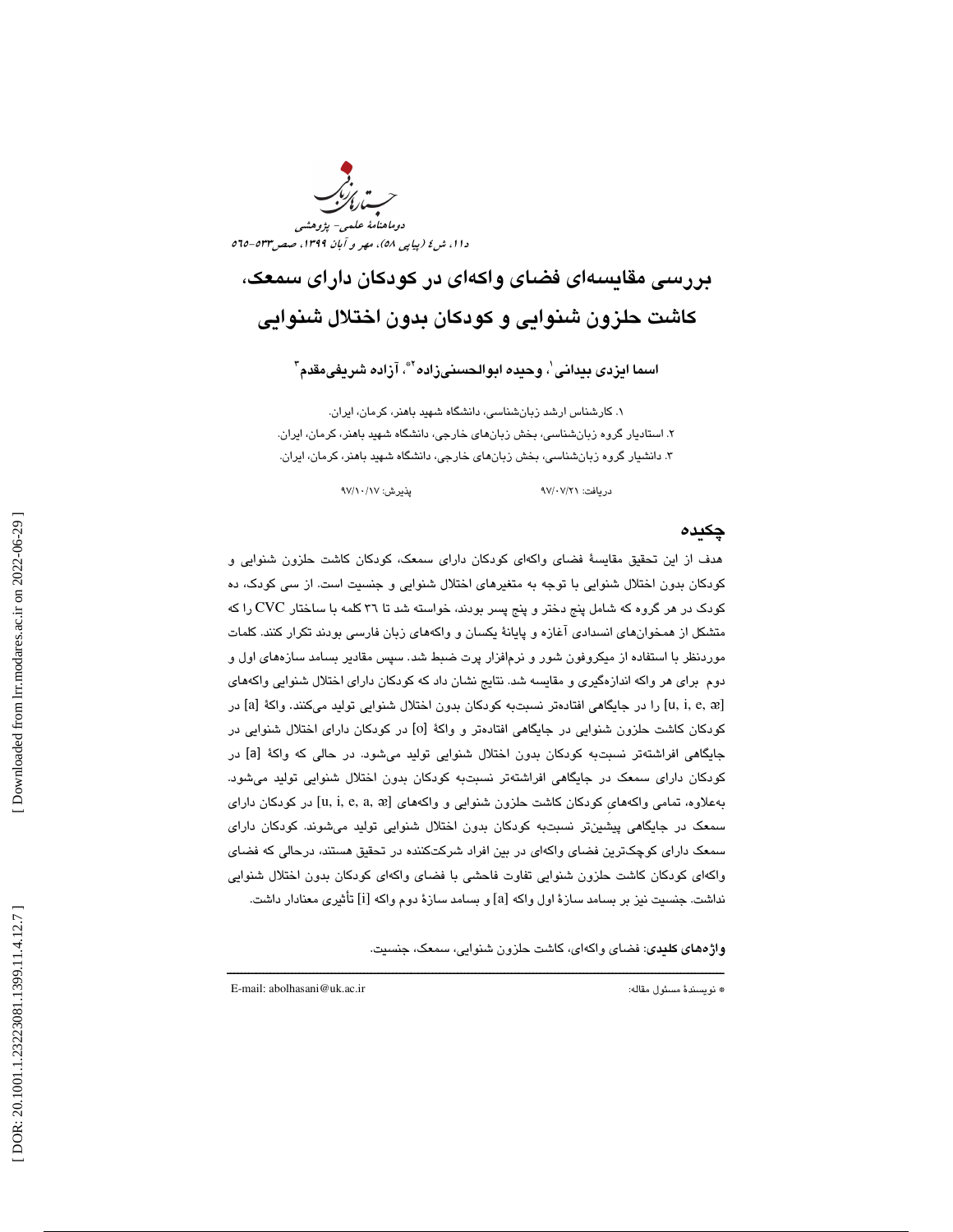## . مقدمه 1

ما در جهاني از انواع زبانها زندگي ميكنيم و از طريق آنها با يكديگر ارتباط برقرار ميكنيم (Fromkin et al., 2007: 3). هرگونه اختلال در شنوايي`ميتواند موجب اختلال در گفتار` و درنتيجه اختلال در برقراري ارتباط با ديگران شود (اميري و همكاران، 1393). ناشنوايي 3 به معناي ضعف در پردازش اطلاعات زباني از طريق شنيدن است كه حتي شامل افرادي ميشود كه از ابزار كمك- شنوايي استفاده ميكنند و شدت اختلال شنوايي با توجه به ميزان حساسيت گوش نسبتبه صدا مشخص ميشود (گنجي، :1396 321 - 322). با توجه به ميزان اختلال شنوايي به افراد داراي اختلال شنوايي توصيه ميشود تا از سمعک<sup>؛</sup> استفاده کنند و درصورت عدم سودمندی، پس از بررس*ی* معيارهاي پزشكي و شنواييسنجي، آنها ميتوانند مورد جراحي كاشت حلزون شنوايي 5 قرار گيرند (ابراهيمي، ١٣٨٥). سنگ<sup>٦</sup> و همكاران (2011) در پژوهش خود ,as cited in Serry & Blamey) كودكان كه ميكنند بيان 1999 ;Blamey et al., 2001; peng et al., 2004; Bouchard et al., 2007) در فرايند يادگيري زبان بهصورت طبيعي<sup>۷</sup> اين شانس را دارند كه در معرض سخنان ديگران قرار بگيرند و آنها را بشنوند. اما بيشتر اين اطلاعات ورودي در دسترس كودكاني كه داراي اختلال شنوايي هستند قرار نميگيرند و اين امر مانع رشد و توسعة فرايند يادگيري زبان در اين كودكان ميشود. بنابراين برخي از ويژگيهاي گفتار كودكاني كه اختلال شنوايي دارند متفاوت از كودكان سالم و همچنين متفاوت از يكديگر است (كرد و همكاران، 1391 ).

صدا*ه*ا در زبان*های* مختلف به دو دسته همخوانها<sup>۸</sup> و واکهها<sup>۹</sup> تقسیمٖبندی میشوند (Fromkin et al., 2007: 227). هدف از اين تحقيق اين است كه با بررسي فضاي واكهاي<sup>١٠</sup> در كودكان كاشت حلزون شنوايي، كودكان داراي سمعك و كودكان بدون اختلال شنوايي به تفاوتهاي موجود در نحوهٔ توليد واكهها با توجه به متغيرهاي جنسيت`` و اختلال شنوايي بين اين گروهها پرداخته شود.

پرسشي كه مطرح ميشود اين است كه آيا تفاوتي بين فضاي واكهاي در كودكان داراي اختلال شنوايي و كودكان بدون اختلال شنوايي وجود دارد يا خير. پرسش ديگر اين است كه استفاده از كداميك از ابزار كمكشنوايي، سمعك و يا كاشت حلزون شنوايي، به توليد بهتر واكهها در كودكان داراي اختلال شنوايي كمك ميكند.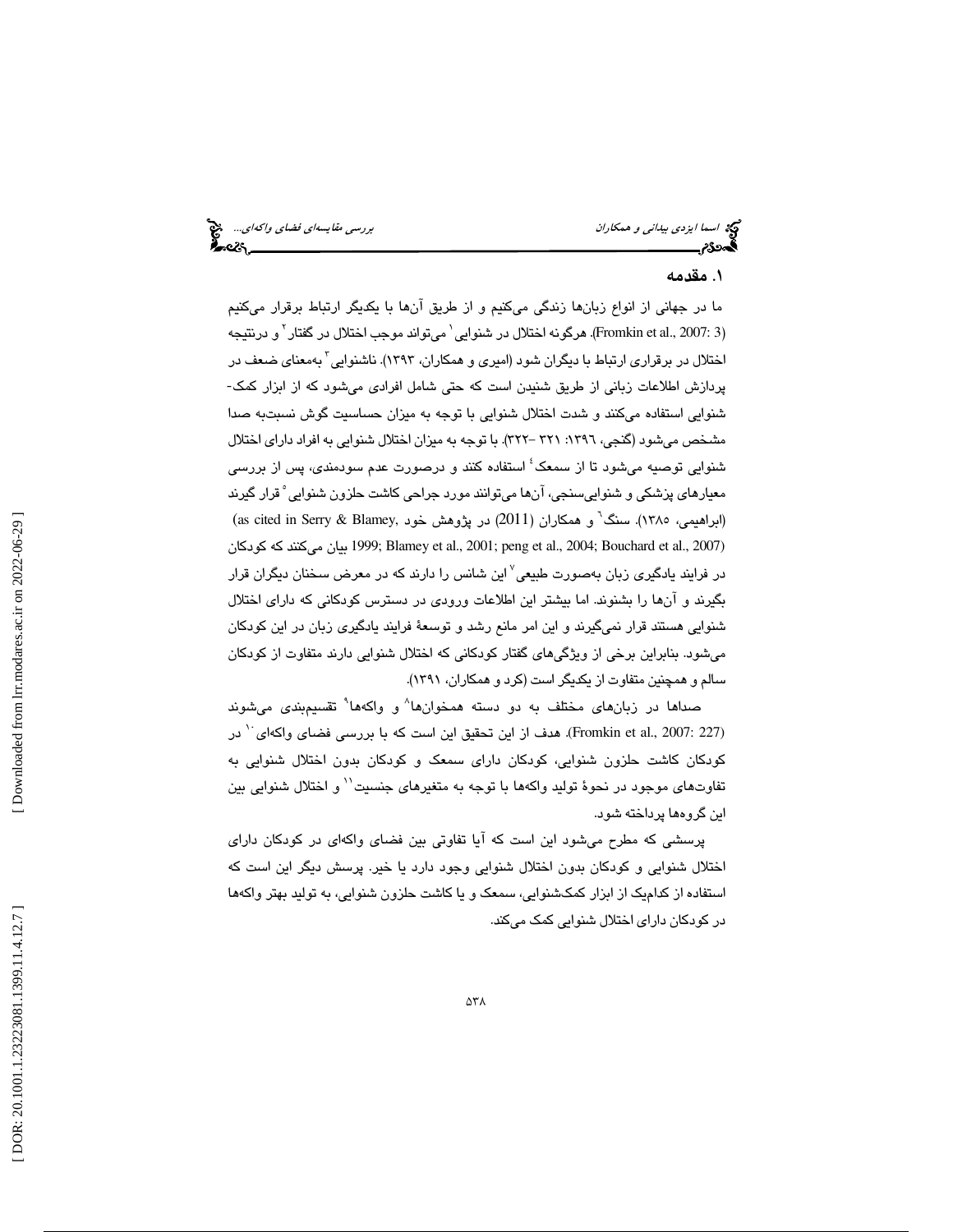فرضيهاي كه در اين تحقيق مطرح ميشود اين است كه فضاي واكهاي در كودكان كاشت حلزون شنوايي، داراي سمعك و كودكان بدون اختلال شنوايي متفاوت است و كودكان كاشت حلزون شنوايي واكهها را بهتر از كودكان داراي سمعك توليد ميكنند.

## . پيشينة تحقيق 2

عوامل مختلفي ازجمله بيماري، اختلال شنوايي و مدتزمان استفاده از ابزارهاي كمك شنوايي میتوانند موجب تغییر در جایگاه تولید<sup>۱۲</sup> واکهها و درنتیجه تغییر فضای واکهای شوند. در مطالعهاي كه ابوالحسنيزاده و همكاران (1397 ) بر فضاي واكهاي كودكان بيمار مبتلا به سندروم داون و مقايسة آنها با كودكان سالم انجام دادند از شركتكنندگان، شش كودك بيمار و شش کودک سالم، خواسته شد تا کلمات تکـهجايی ّ' با سـاختارهای cvc را که همـخوان های آغازه $^{\backprime\prime}$  و پایانهٔ `` یکسانی داشتند و متشکل از انسدادیهای<sup>۱٬</sup> واکدار `` و بیواک `` [p, t, k, b, d, g] و واکههای زبان فارسی بودند، تکرار کنند. پس از اندازهگیری و مقایسهٔ مقادیر بسامد سازههای اول<sup>۱۹</sup> و دوم با اينگونه نتيجهگيري شد كه ميانگين بسامد سازهٔ اول واكههاي [a,oæ] در كودكان سالم بیشتر از کودکان بیمار است؛ اما میانگین این بسامد در واکههای [u, i, e] در کودکان سالم کمتر از كودكان بيمار است. بنابراين واكههاي [æ, a, o] و [u, i, e] در كودكان بيمار بهترتيب در جايگاهي افراشتهتر و افتادهتر نسبتبه كودكان سالم توليد ميشوند. بهعلاوه، ميانگين بسامد سازة دوم واكههای [æ, i, e] و واكههای [a, o, u] در كودكان بیمار به ترتیب كمتر و بیشتر از میانگین این واکهها در افراد سالم است. بنابراین، در کودکان بیمار واکههای [æ, i, e] در جایگاهی پسین<code>تر</code>  $^\prime$  ه واكههای [a, o, u] در جایگاهی پیشینتر<sup>۲۲</sup> نسبت به افراد سالم تولید میشوند. نتایج بهدست آمده در اين پژوهش همچنين نشان دادند كه تفاوتي معنادار بين تأثير بيماري بر بسامد سازة اول تمامي واكهها وجود ندارد؛ اما در تأثير بيماري بر بسامد سازة دوم در تمامي واكهها به غير از واكهٔ [a] تفاوتی معنادار وجود دارد. تمامی واكههای تولیدشده توسط كودكان بیمار بهسمت مركز فضاي واكهاي تمايل دارند و فضاي واكهاي در كودكان بيمار كوچكتر از كودكان سالم است. بهعلاوه، ورهوون و همكاران (2016) پژوهشي بر روي دوازده واكة زبان هلندي در سه دسته <sup>23</sup> از كلمات تكـهـجايي به شرح زير انجام دادهاند. واكههايي كه شامل پنج واكهٔ كشيده ٔ ٌ [e, y, Ø, o, a] و هفت واكة كوتاه °' l, I, ɛ, u, ʏ, ɔ, ɑ] بودند همگي بهترتيب بين همخوانهاي [l, t] ،[t, t] قرار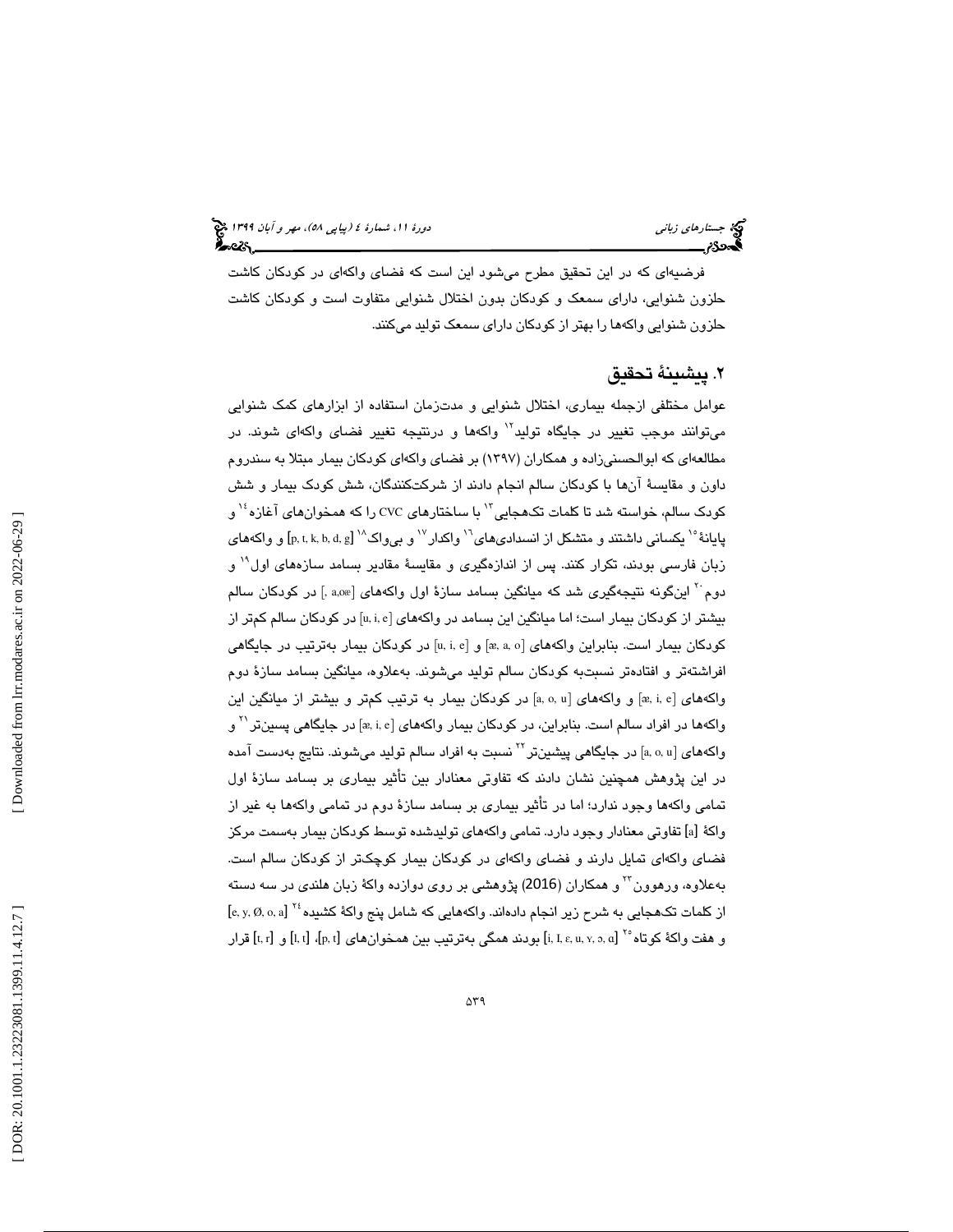گرفتند. از سه گروه از كودكان كه در اين پژوهش بررسي شدند، گروهي هشتنفره كه قبل از دوسالگي تحت جراحي كاشت حلزون شنوايي قرار گرفته بودند، گروهي هفتنفره كه از سمعك استفاده ميكردند و گروهي نودنفره كه بدون اختلال شنوايي بودند، خواسته شد تا به كلمات گوش و آنها را تكرار كنند. بسامد سازههاي اول و دوم واكههاي ذكرشده بررسي شدند و مشخص شد كه بسامد سازهٔ اول در واكههای [a, a, ɛ] در كودكان كاشت حلزون شنوایی كمتر از بسامد سازة اول آنها در كودكان داراي سمعك و كودكان بدون اختلال شنوايي بود. بسامد سازهٔ اول واکهٔ [u] در کودکان دارای سمعک و کاشت حلزون شنوایی بیشتر از مقدار آن در كودكان بدون اختلال شنوايي بود. همچنين در واكهٔ [ه] بسامد سازهٔ اول كودكان داراي سمعک بيشتر از دو گروه كودكان كاشت حلزون شنوايي و كودكان بدون اختلال شنوايي بود. بهعلاوه، ها واكه در كودكان كاشت حلزون شنوايي در مقايسه با كودكان داراي سمعك و كودكان بدون اختلال شنوايي با تمايل بيشتري بهسمت مركز، توليد شدند. بسامد سازة دوم واكهها در دو گروه كودكان كاشت حلزون شنوايي و داراي سمعك كمتر از بسامد سازة دوم واكهها در كودكان بدون اختلال شنوايي بود، نه و هفت واكه از دوازده واكة موردبررسي در پژوهش بهترتيب در كودكان كاشت حلزون شنوايي و كودكان داراي سمعك متفاوت با كودكان بدون اختلال شنوايي بود. اين در حالي است كه بسامد سازة دوم واكهها در دو گروه كودكان كاشت حلزون شنوايي و داراي سمعك تفاوتي با يكديگر نداشتند. بنابراين، واكهها در دو گروه كودكان كاشت حلزون شنوايي و داراي سمعك در مقايسه با گروهي كه بدون اختلال شنوايي بودند با تمايل بيشتري بهسمت مركز توليد ميشدند. كوچكترين فضاي واكهاي در بين سه گروه شركتكننده در پژوهش مربوط به كودكان كاشت حلزون شنوايي بود. فضاي واكهاي كودكان داراي سمعك اندازهاي كوچكتر از فضاي واكهاي كودكان بدون اختلال شنوايي و بزرگتر از فضاي واكهاي كودكان كاشت حلزون شنوايي داشت اين در حالي است كه كودكان بدون اختلال شنوايي داراي بزرگترين فضاي واكهاي بودند. بهعلاوه، نتايج نشان دادند كه ويژگيهاي آكوستيكي™ واكهها در كودكان كاشت حلزون شنوايي و يا كودكاني كه از سمعک استفاده ميكردند حتي پس از پنج سال استفاده از ابزار كمكشنوايي، متفاوت با كودكان بدون اختلال شنوايي است. نيومير<sup>77</sup> و همكاران (2010) نيز بررسي@ايي آكوستيكي بر روي فضاي واكهاي زنان كاشت حلزون شنوايي آلماني زبان انجام دادند. افراد مورد مطالعه در دو دستة سني، تا 15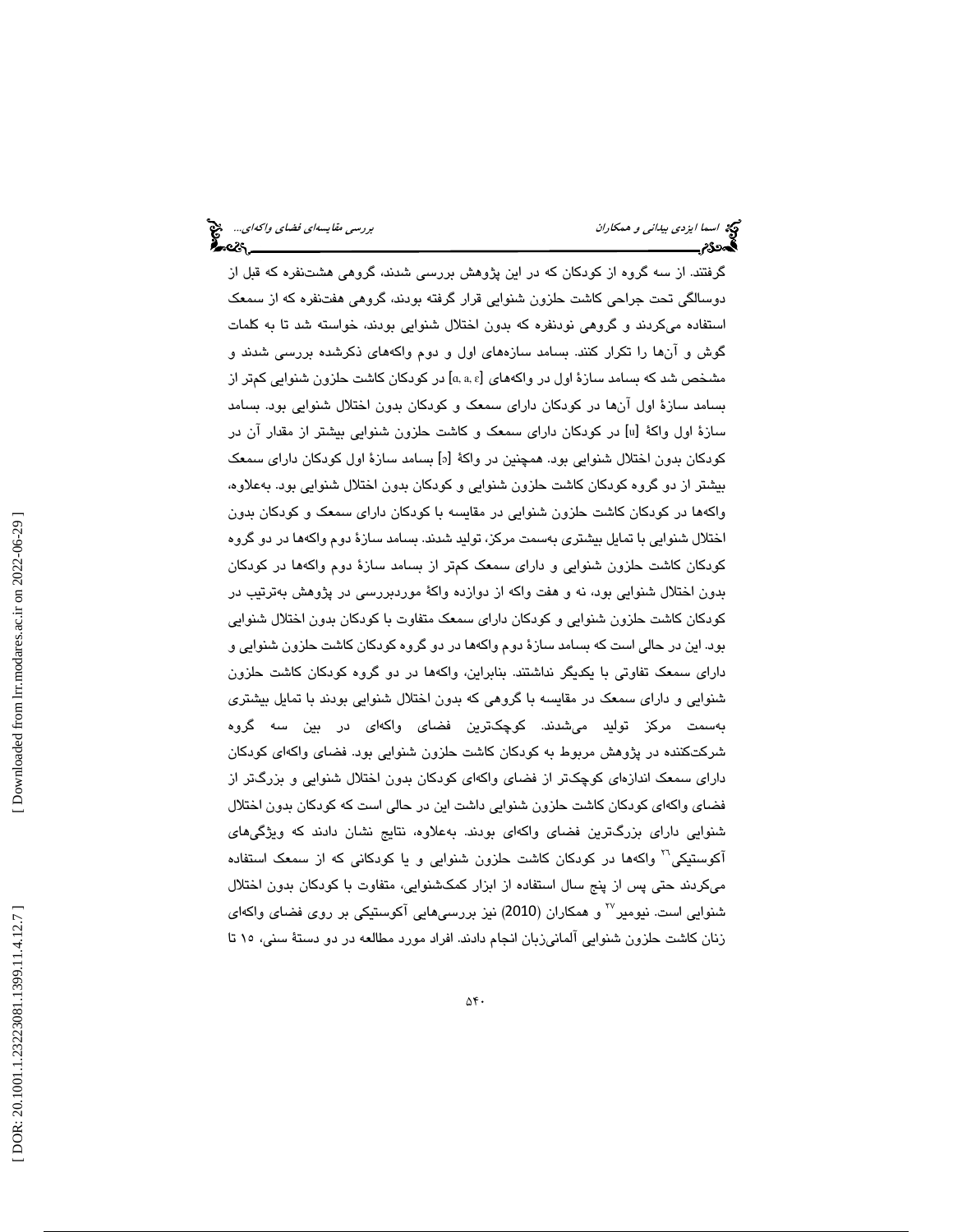25 سال و 57 تا 70 سال، جاي داده شدند و از آنها خواسته شد تا جملاتي را بخوانند كه حاوي كلماتي حاصل از تركيب شش حرف صدادار $^{\wedge\wedge}$  و كشيده در زبان آلماني [a:, e:, i:, o:, u:] با همخوانهای لبی<sup>۲</sup>۰ و کامی <sup>۲۰</sup> بودند. تمامی واکهها در این کلمات در هجای اول قرار داشتند. پس از ضبط و تحليل صداي اين افراد و مقايسة آن با دو گروه از افراد بدون اختلال شنوايي كه در بازة سني مشابه با گروههاي كاشت حلزون شنوايي بودند، نتايج بهدست آمده از اين قرار بود كه هيچ تفاوتي بين دو گروه در بسامد سازة اول وجود نداشت. اما بسامد سازة دوم در افراد كاشت حلزون شنوايي كمتر از افراد بدون اختلال شنوايي بود كه سبب بستهتر شدن فضاي واكهاي در اين افراد شد. در پژوهشي ديگر تأثير زمان كاشت حلزون شنوايي بر تغييرات بسامد پاية سازههای اول و دوم در واكههای [a, u, i] بررسی شد. افراد كاشت حلزون شنوایی با توجه به مدتزماني كه جراحي كاشت حلزون شنوايي روي آنها انجام شده بود به سه دسته تقسيم شدند. تمامي كودكاني كه قبل از دوسالگي تحت جراحي كاشت حلزون شنوايي قرار گرفته بودند واكهها را

بهدرستی تلفظ کردند. بیشترین اختلالات در تلفظ واکهها، خیشومیشدگی<sup>۲۱</sup> و تلفظ واکهها در جايگاهي پسينتر از جايگاه اصلي هر واكه بود كه مربوط به كودكاني ميشد كه بين سه تا چهارسالگي تحت جراحي كاشت حلزون شنوايي قرار گرفته بودند. در كودكاني كه پس از پنج- سالگي تحت جراحي كاشت حلزون شنوايي قرار گرفته بودند بيشترين اختلال مربوط به خيشوميشدگي بود. بنابراين زمان كاشت حلزون شنوايي در افراد موردبررسي در بسامد سازة اول واكههاي [a, i] و بسامد سازهٔ دوم واكههاي [a, i, u] مؤثر است (Zamani et al., 2016). اوزبيچ<sup>۲۲</sup> و همكاران (2010) در پژوهش مقايسهاي خود بر روي بسامد سازههاي اول و دوم واكةُ [i] ، واكةُ [a] واكههاي باز و بسته[e]، واكههاي باز و بستةُ [o] و واكةُ [u] ـ كه كودكان داراي اختلال شنوايي و كودكان بدون اختلال شنوايي آنها را توليد كردهاند ـ به اين نتيجه رسيدند كه بسامد سازههاي اول و دوم تمامي واكههاي افراشته در كودكان داراي اختلال شنوايي تفاوتي معنادار با بسامد سازههاي اول و دوم اين واكهها در كودكان بدون اختلال شنوايي دارند.

علاوه بر بيماري، اختلال شنوايي و مدتزمان استفاده از ابزارهاي كمكشنوايي، جنسيت نيز ميتواند عامل مؤثر ديگري در تغييرات جايگاه توليد واكهها و فضاي واكهاي باشد. مير احدي و همكاران (١٣٩٧) در بررسي ساختار سازهاي واكههاي زبان آذري در پنجاه نفر، ٢٥ مرد و ٢٥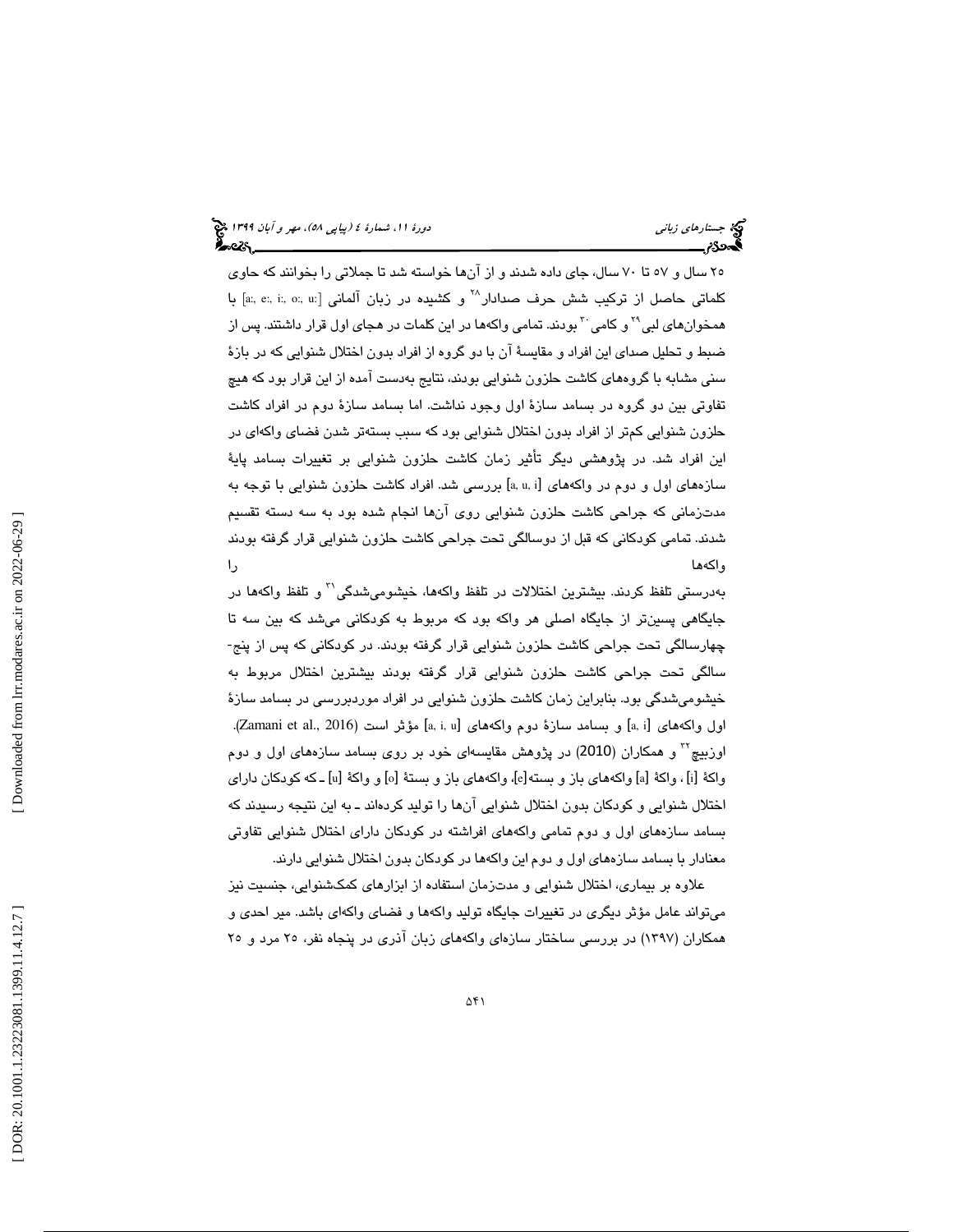زن، از بزرگسالان دوزبانة آذري ـ فارسيزبان كه بين 17 تا 24 سال سن داشتند چنين نتيجه- گيري كردند كه بيشترين و كمترين مقدار بسامد سازة اول در هر دو گروه مردان و زنان بهترتيب مربوط به واكههاى [æ] و [i] بوده است. بيشترين مقدار بسامد سازهٔ دوم در مردان و زنان مربوط به واكة [i] و كمترين آن در مردان مربوط به واكة [æ] و در زنان مربوط به واكة [o] بوده است. واكهٔ [æ] در هر دوجنس باز<sup>۳۲</sup>ترین واكه است، این در حالی است كه این واكه در مردان پسينترين واكه است. واكهٔ [i] در هر دوجنس بسته $^{\text{Y}^{\text{t}}}$ رين و پيشينترن واكه است. واكهٔ [o] در زنان نيز پسينترين واكه است.

با توجه به پژوهشهاي انجامشده نتايج حاصل از اين تحقيق براي نخستينبار در اختيار گفتاردرمانها°<sup>۳</sup> قرار میگیرند و این نتایج میتوانند در روند آموزش واكهها به كودكان دارای اختلال شنوايي بسيار مؤثر باشد .

## .3 چارچوب نظري

آواشناسان<sup>۲۰</sup> هنگامي كه قصد توصيف واكههاي توليدشده ازسوي شخصي را داشته باشند بيشتر به توانايي شنيداري خود تكيه و واكه را در نمودار واكهاي ترسيم ميكنند. اينگونه افرادي كه با اين نمودار آشنايي دارند متوجه ميشوند كه واكهها در چه نقاطي از آن قرار دارند و قادر خواهند بود ويژگيهاي واكة درحال توصيف را استنباط كنند. در صورتي يك نمودار واكهاي تفسيرشدني است كه واكههاي موجود در آن با اشاره به نقاطي ثابت در آن فضا ترسيم شوند. دانیل جونز<sup>۲۷</sup> مجموعهای از هشت واكه را بهمنزلهٔ واكههای اصلی<sup>۳۸</sup> زبان كه در نمودار واكهای واقع شدهاند ارائه داده است. آواشناسان از واكههاي دانيل جونز بهمنزلة مبنا براي توصيف واكههاي زبانهاي مختلف استفاده ميكنند (229-227 :1adefoged & Johenson, 2015). توصيف واكههاي هر زبان بر اساس ذوزنقة واكههاي اصلي بيشتر جنبه شنيداري دارد تا توليدي؛ اما آواشناسان بهتدريج دريافتند كه اگر واكههاي زبان را در دستگاه مختصات دكارتي 1F و 2F نمايش دهند يك فضاي واكهاي دوبعدي بهدست ميآيد كه انطباق زيادي با ذوزنقة دانيل جونز دارد و اين فضاي دوبُعدي را فضاي واكهاي نام نهادند (بي جن خان، ص. ١٥٣، ١٣٩٦). در اين فضای واکهای، واکهها بر اساس افتان" و خیزان ٔ بودن و یا پیشین و پسین بودن جایگاه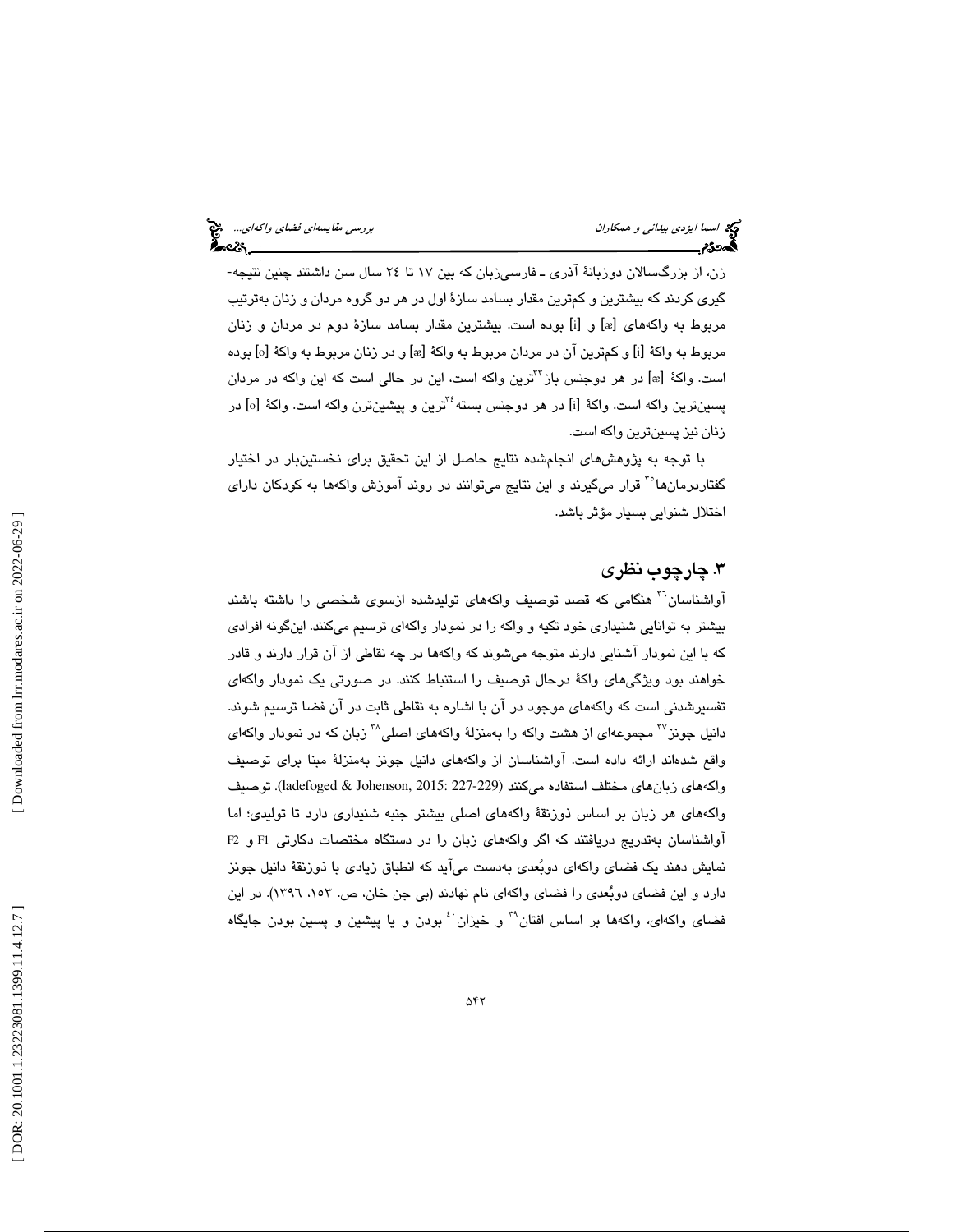(پياپي 58)، مهر و آبان 1399 جستارهاي زباني دورة ،11 شمارة 4

مشخصی دارند (Reetz & Jongman, 2011). نمودار فضای واکهای که روشی گرافیکی است نخستينبار ازسوی اسنر <sup>٤ (</sup> ١٩٤٧) و جوز <sup>٤٢</sup> (١٩٤٨) (as cited in Harrington & Cassidy, 1999) ارائه شد. اين نمودار (شكل ۱) نشان مىدهد كه هر واكه در چه ناحيهاى از فضاى فيزيكى و توليدي مجراي گفتار<sup>51</sup> واقع شده است (61 :Harrington & Cassidy, 1999). در حقيقت فضاي واكهاي نمودار بسامد سازههاي اول و دوم است كه بهشكل ذوزنقه نشان داده ميشود (شكل ) 2 به صورتي كه بسامد سازة اول روي محور عمودي واقع ميشود و از بالا به پايين افزايش مي- يابد و بسامد سازة دوم روي محور افقي ذوزنقه واقع ميشود و از راست به چپ افزايش مييابد. اين محورها ميزان افراشنگي<sup>؛</sup>' (بالاي فضاي واكهاي) و يا افتادگي<sup>ء</sup>ُ زبان ( پايين فضاي واكهاي) و همچنين ميزان پيشين (سمت چپ فضای واكهای) و يا پسينبودن زبان (سمت راست فضای<br>واكهای) را مشخص ميكند (502 ,Hayward, 2013: 227, 228, 502).



: ذوزنقة فضاي واكهاي با توجه به بسامد در حفرة دهان سازههاي اول و دوم و حالات مختلف زبان Picture 2: Vowel quadrilateral according to Picture 1: Hypothetical representation first and second formants and different of vowel space in oral cavity positions of tongue

: نمايش فرضي فضاي واكهاي شكل 2 شكل 1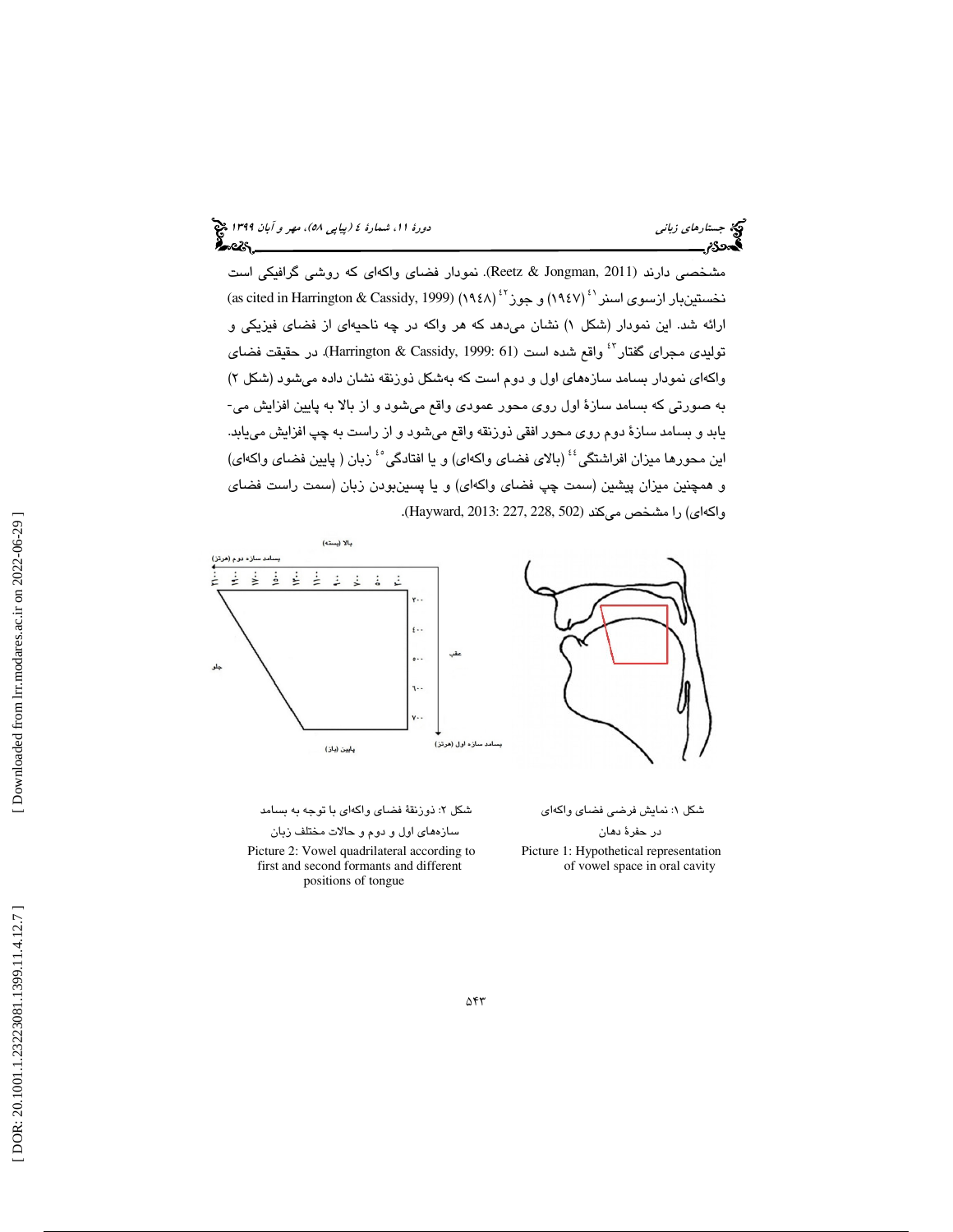## . روش و ابزار 4

در اين تحقيق فضاي واكهاي سه گروه از كودكان فارسيزبان شامل كودكاني كه از سمعك استفاده ميكنند، كودكان كاشت حلزون شنوايي و كودكان بدون اختلال شنوايي، بررسي و مقايسه شد. ميانگين سن اين كودكان ده سال و چهار ماه است. كودكان داراي اختلال شنوايي مشكل جسمي ديگري ندارند و بهطور ميانگين شش سال از درمان آنها ميگذرد و آنها پس از اينكه درمان شدند بهطور ميانگين 450 ساعت در كلاسهاي گفتاردرماني شركت كردند. رضايت والدين و كودكان قبل از شروع تحقيق جلب شد (بهازاي هر بار شركت در تحقيق به تمامي كودكان لوازمي بهمنزلة هديه داده ميشد تا با پژوهشگران همكاري لازم را داشته باشند) و از والدين خواسته شد تا فرمهايي را پر كنند و اطلاعات موردنياز در تحقيق را در اختيار پژوهشگران قرار دهند. هر گروه از شركتكنندگان در تحقيق شامل ده عضو (پنج عضو پسر و پنج عضو دختر) است. از هر شركتكننده خواسته شد تا 36 كلمة تكهجايي با ساختار CVC را كه همخوانهاي آغازي و پاياني يكساني داشتند تكرار كند. كلمات [pæp]، [pop]، [pup]، [pup]، [pup] [pip] نمونهاى از اين كلمات هستند. اين كلمات از قشكيل [æ, a, e, i, o, u] و واكه همخوانهاي [p, t, k, b, d, g] و [æ, a, e, i, o, u] تشكيل شدهاند. صداي شركتكنندگان توسط ميكروفون شور ضبط شد و سپس با استفاده از <sup>46</sup> نرمافزار پرت $^{^\vee\!}$  (نسخهٔ ٦.٠.٣) واژهها تقطیع شدند و مرز بین همخوانها و واکهها با ساخت شبكهٔ متنی<sup>1</sup>۰ برای هر كلمه علامتگذاری شد. سپس با استفاده از یک برنامهٔ نوشتهشدهٔ رايانهاي مقادير بسامد سازههاي اول و دوم واكهها اندازهگيري شد و درنهايت با استفاده از نرمافزار اس.پي.اس.اس. (نسخهٔ ۱٦.۰۰) و آزمون اندازهگيري مكرر<sup>۹</sup> دادهها مورد تجزيه و تحليل آماري قرار گرفتند.

## . يافتههاي تحقيق 5

در اين بخش با استفاده از آزمون اندازهگيري مكرر، بسامد سازههاي اول و دوم واكههاي توليدشده توسط كودكان كاشت حلزون شنوايي، كودكان داراي سمعك و كودكان بدون اختلال شنوايي با توجه به متغيرهاي اختلال شنوايي و جنسيت و بهمنظور بررسي فضاي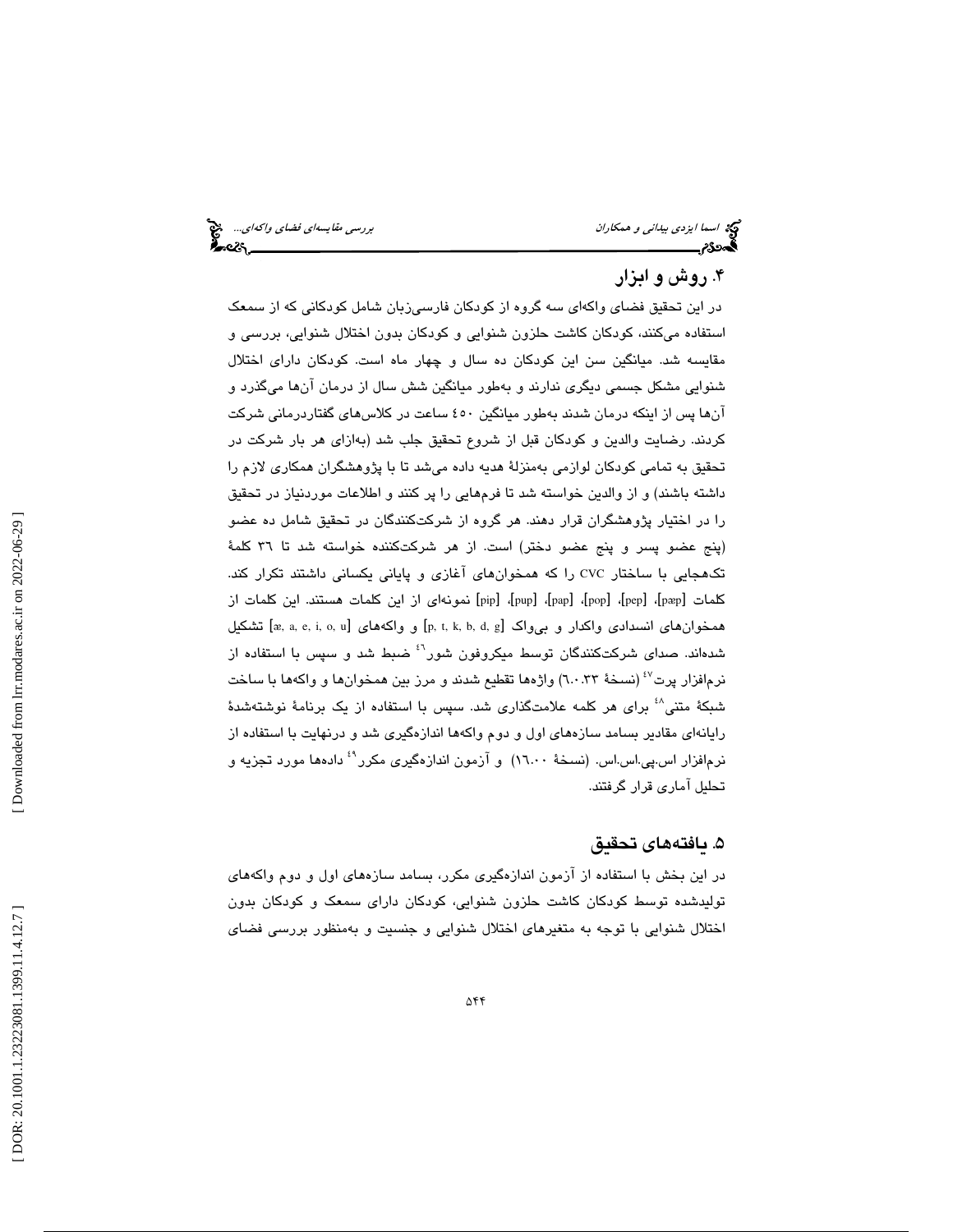(پياپي 58)، مهر و آبان 1399 جستارهاي زباني دورة ،11 شمارة 4

واكهاي اندازهگيري شد.

1ـ5 . بسامد سازة اول

1ـ1ـ5 . تأثير اختلال شنوايي بر بسامد سازة اول

واكهٔ [æ]: با توجه به اطلاعات موجود در جدول شمارهٔ ۱ و نمودار شمارهٔ ۱ میتوان چنین نتيجهگيرى كرد كه تأثير اختلال شنوايى بر بسامد سازهٔ اول واكهٔ [æ] معنادار است = p) (0.000. بر اساس نتايج بهدستآمده از آزمون تعقيبي بنفروني ` ْ بسامد سازهٔ اول واكهٔ [&] در كودكانی كه از سمعک استفاده میکنند ۹۲/۳٦۷ هرتز<sup>۹</sup> کم¤ر از کودکان کاشت حلزون شنوايي است. اين در حالي است كه بسامد ساز ة اول اين واكه در كودكاني كه از سمعك استفاده میکنند در مقایسه با کودکان بدون اختلال شنوایی ۲۳۳/۱۳ه هرتز بیشتر است. بسامد ساز ة اول اين واكه در كودكان كاشت حلزون شنوايي نيز 149 هرتز بيشتر از كودكان بدون اختلال شنوايي است.

: جدول شمارة 1 و نمودار شمارة 2 حاوي اطلاعاتي هستند كه بيان ميكنند [ a واكة [ اختلال شنوايي بر بسامد سازهٔ اول واکه [a] تأثير معناداری دارد (p = 0.000). نتايج بهدست . آمده از آزمون تعقیبی بنفرونی نیز بیان میکنند که بسامد سازهٔ اول واکهٔ [a] در کودکانی که از سمعک استفاده میکنند بهترتیب ۷۸۷/۳۰۳ هرتز و ۷٦٩/٨٥٧ هرتز کمتر از کودکان کاشت حلزون شنوايي و كودكان بدون اختلال شنوايي است. اين نتايج همچنين نشان ميدهند كه بسامد سازهٔ اول این واکه در کودکان کاشت حلزون شنوایی ۱۷/٤٤٦ هرتز بیشتر از کودکان بدون اختلال شنوايي است.

: اطلاعات موجود در جدول شمارة 1 نشان ميدهند كه تأثير اختلال شنوايي بر [ e واكة [ بسامد سازهٔ اول واکههای [e] معنادار نیست (p = 0.490). نتایج حاصل از آزمون تعقیبی بنفروني نيز بيان ميكنند كه بسامد سازهٔ اول واكهٔ [e] در كودكان كاشت حلزون شنوايي بهترتيب ١٦/٦٠٧ هرتز و ١٨/٢١٥ هرتز بيشتر از بسامد سازهٔ اول اين واكه در كودكان داراي سمعك و كودكان بدون اختلال شنوايي است. به علاوه، اختلاف بسامد سازة اول در كودكان دارای سمعک و کودکان بدون اختلال شنوایی ۱/٦۰۸ هرتز است، کودکان دارای سمعک بسامد سازة اول بيشتري نسبتبه كودكان بدون اختلال شنوايي دارند.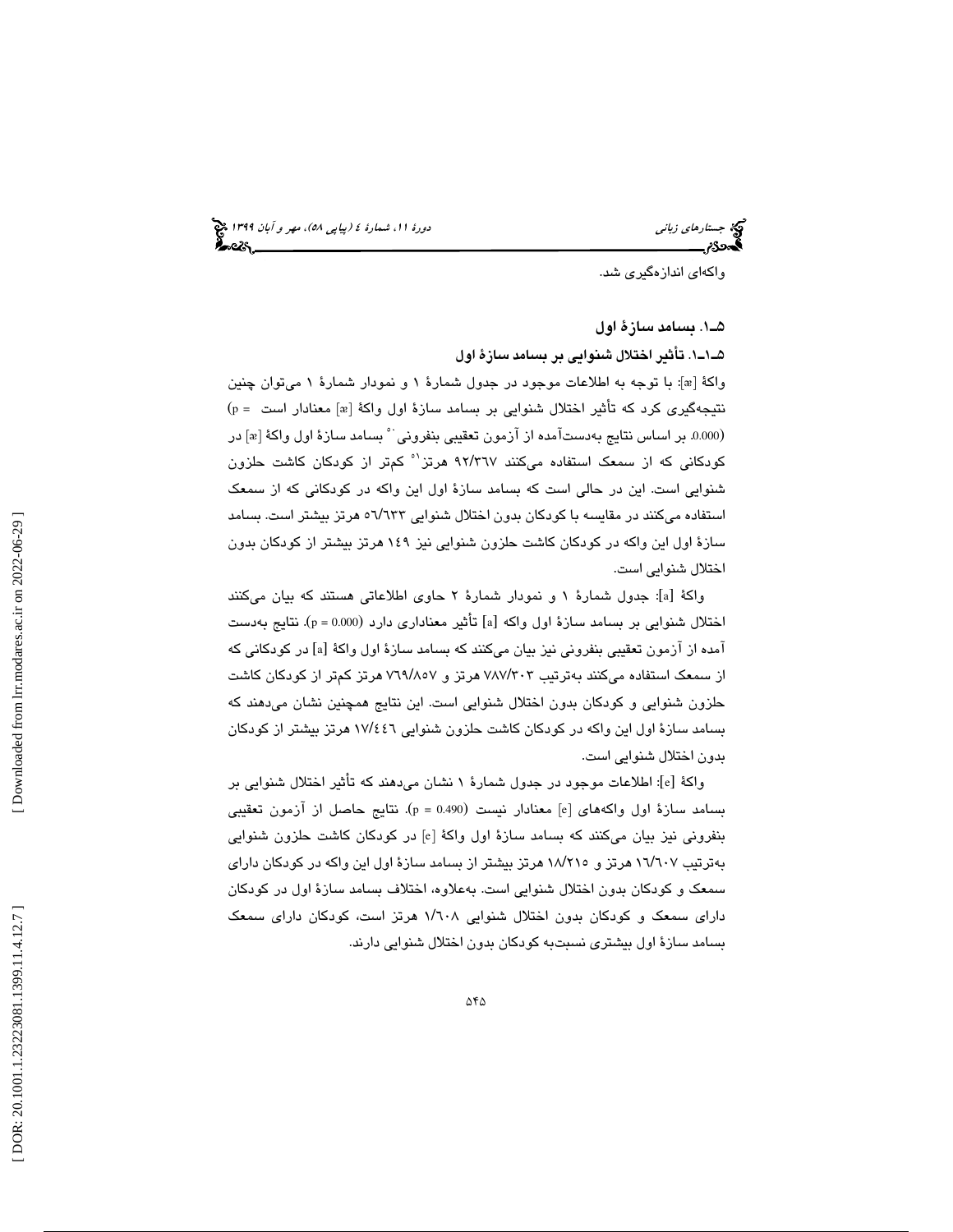واكة [i]: نتايج بهدست آمده از اطلاعات موجود در جدول شمارهٔ ۱ و نمودار شمارهٔ ۳ نشان ميدهند كه تأثير اختلال شنوايي بر بسامد سازهٔ اول واكه [i] معنادار است (p = 0.001). نتايج حاصل از ازمون تعقيبي بنفروني نيز بيان ميكنند كه بسامد سازهٔ اول واكهٔ [i] در کودکانی که از سمعک استفاده میکنند بهترتیب ۳۸/۸۳۳ هرتز S ۷٦/۲۳۳ هرتز بیشتر از كودكان كاشت حلزون شنوايي و كودكان بدون اختلال شنوايي است. بهعلاوه، اين نتايج بيان میكنند كه اختلاف بسامد سازهٔ اول واكهٔ [i] در كودكان كاشت حلزون شنوایی و كودكان بدون اختلال شنوایی ۳۷/۰ هرتز است و کودکان کاشت حلزون شنوایی بسامد سازهٔ اول بيشتري نسبتبه كودكان بدون اختلال شنوايي دارند.

واکهٔ [٥]: اطلاعات موجود در جدول شمارهٔ ۱ نشان میدهند که اختلال شنوایی بر بسامد سازهٔ اول واكهٔ [o] تأثير معناداري ندارد (p = 0.207). نتايج حاصل از آزمون تعقيبي بنفروني نيز بيان ميكنند كه بسامد سازهٔ اول واكهٔ [٥] در كودكان داراي سمعک ٥/٢٥ هرتز و ٢٧/٧ هرتز كمتر از كودكان كاشت حلزون شنوايي و كودكان بدون اختلال شنوايي است. همچنين نتايج اين آزمون نشان ميدهند كه بسامد سازة اول اين واكه در كودكان كاشت حلزون شنوایی ۲۲/٤٥ هرتز کمتر از کودکان بدون اختلال شنوایی است.

: اطلاعات موجود در جدول شمارة 1 و نمودار شمارة 4 بيانگر اين است كه [ u واكة [ اختلال شنوایی بر بسامد سازهٔ اول واکهٔ [u] تأثیری معنادار دارد (p = 0.003). باتوجه به نتایج بهدست امده از ازمون تعقیبی بنفرونی بسامد سازهٔ اول واکهٔ [u] در کودکانی که از سمعک استفاده میکنند و کودکان کاشت حلزون شنوایی بهترتیب ۸٤/٥٣٤ هرتز به ٦٢/١ هرتز بیشتر از كودكان بدون اختلال شنوايي است. اين در حالي است كه بسامد سازة اول اين واكه در كودكان كاشت حلزون شنوايي ٢٢/٤٣٤ هرتز كمتر از كودكانى است كه از سمعك استفاده مے كنند.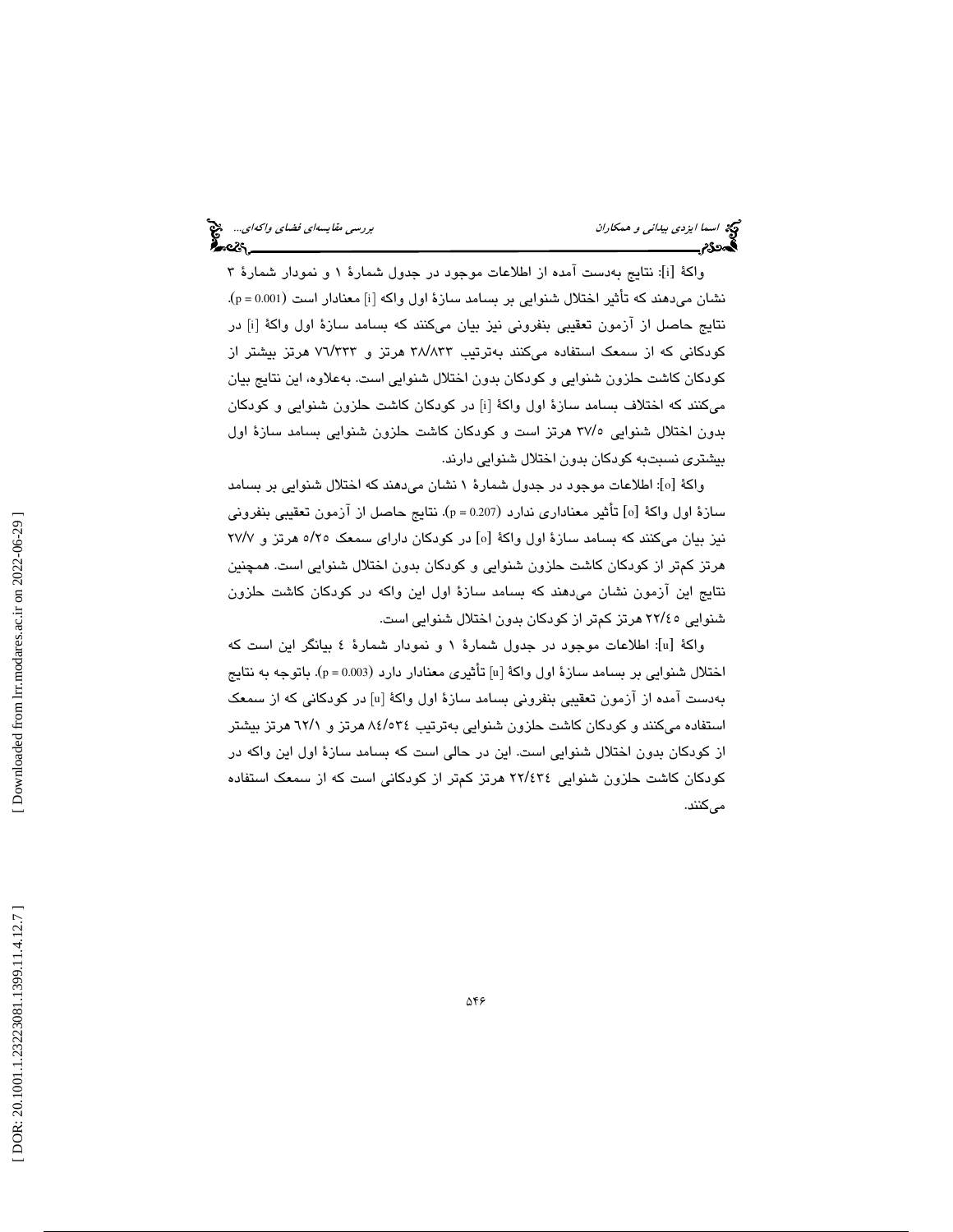(پياپي 58)، مهر و آبان 1399 جستارهاي زباني دورة ،11 شمارة 4

**جدول** ۱: نتايج آزمون بررسي تفاوت ميان بسامد سازهٔ اول واكه ها و شاخصهاي آماري ميانگين بسامد سازة اول واكهها با توجه به متغير اختلال شنوايي **Table 1**: Analysis of variance to evaluate the effect of DISABILITY on the first formant of vowels

| معنادارى                 | مقدار F             | ميانگين   | درجة  | مجموع      | انتراف                                           | ميانگين                         | كودكان | واكه                                                                                                                                                                                                                                                                                                                                                                                                                                                                                                                                                                        |
|--------------------------|---------------------|-----------|-------|------------|--------------------------------------------------|---------------------------------|--------|-----------------------------------------------------------------------------------------------------------------------------------------------------------------------------------------------------------------------------------------------------------------------------------------------------------------------------------------------------------------------------------------------------------------------------------------------------------------------------------------------------------------------------------------------------------------------------|
|                          |                     | مجذورات   | آزادی | مجذورات    | معيار                                            |                                 |        |                                                                                                                                                                                                                                                                                                                                                                                                                                                                                                                                                                             |
|                          |                     |           |       |            | YVYV9                                            | $\Lambda$ 99/. $\tau\tau$       | دارای  |                                                                                                                                                                                                                                                                                                                                                                                                                                                                                                                                                                             |
| . /                      | $Y/Y$ ۹٦            | 179799/7V | ۲     | rr9799/r07 |                                                  |                                 | سمعک   | $[\mathfrak{B}]$                                                                                                                                                                                                                                                                                                                                                                                                                                                                                                                                                            |
|                          |                     |           |       |            | 19/712                                           | $991/\epsilon$ .                | كاشت   |                                                                                                                                                                                                                                                                                                                                                                                                                                                                                                                                                                             |
|                          |                     |           |       |            |                                                  |                                 | حلزون  |                                                                                                                                                                                                                                                                                                                                                                                                                                                                                                                                                                             |
|                          |                     |           |       |            |                                                  |                                 | شنوایی |                                                                                                                                                                                                                                                                                                                                                                                                                                                                                                                                                                             |
|                          |                     |           |       |            | 19/719                                           | $A\epsilon\tau/\epsilon\cdots$  | بدون   |                                                                                                                                                                                                                                                                                                                                                                                                                                                                                                                                                                             |
|                          |                     |           |       |            |                                                  |                                 | اختلال |                                                                                                                                                                                                                                                                                                                                                                                                                                                                                                                                                                             |
|                          |                     |           |       |            |                                                  |                                 | شنوایی |                                                                                                                                                                                                                                                                                                                                                                                                                                                                                                                                                                             |
|                          |                     |           |       |            | $\mathbf{Y} \cdot / \mathbf{V} \cdot \mathbf{0}$ | V9N/YSE                         | دارای  |                                                                                                                                                                                                                                                                                                                                                                                                                                                                                                                                                                             |
| . /                      | ٢٢١/٨٤٣             | 11٣١/٩٧٥  | ۲     | YY1Y/901   |                                                  |                                 | سمعک   | [a]                                                                                                                                                                                                                                                                                                                                                                                                                                                                                                                                                                         |
|                          |                     |           |       |            | $\Gamma$ ٥٦/٢١                                   | $\lambda_0/\lambda_0/\lambda_1$ | كاشت   |                                                                                                                                                                                                                                                                                                                                                                                                                                                                                                                                                                             |
|                          |                     |           |       |            |                                                  |                                 | حلزون  |                                                                                                                                                                                                                                                                                                                                                                                                                                                                                                                                                                             |
|                          |                     |           |       |            |                                                  |                                 | شنوایی |                                                                                                                                                                                                                                                                                                                                                                                                                                                                                                                                                                             |
|                          |                     |           |       |            | <b>٣١/٨٦٨</b>                                    | $\sqrt{\cdot V}$                | بدون   |                                                                                                                                                                                                                                                                                                                                                                                                                                                                                                                                                                             |
|                          |                     |           |       |            |                                                  |                                 | اختلال |                                                                                                                                                                                                                                                                                                                                                                                                                                                                                                                                                                             |
|                          |                     |           |       |            |                                                  |                                 | شنوایی |                                                                                                                                                                                                                                                                                                                                                                                                                                                                                                                                                                             |
|                          |                     |           |       |            | $\frac{1}{\sqrt{2}}$                             | 07.7149                         | دارای  |                                                                                                                                                                                                                                                                                                                                                                                                                                                                                                                                                                             |
| $.$ / $\xi$ $\uparrow$ . | $\cdot$ / $\vee$ ۳۲ | 0792/727  | ۲     | 11٣٨٩/٢٨٦  |                                                  |                                 | سمعک   | $[e] \centering% \includegraphics[width=1.0\textwidth]{figs/fig_0a}% \includegraphics[width=1.0\textwidth]{figs/fig_0b}% \includegraphics[width=1.0\textwidth]{figs/fig_0b}% \includegraphics[width=1.0\textwidth]{figs/fig_0b}% \includegraphics[width=1.0\textwidth]{figs/fig_0b}% \includegraphics[width=1.0\textwidth]{figs/fig_0b}% \includegraphics[width=1.0\textwidth]{figs/fig_0b}% \includegraphics[width=1.0\textwidth]{figs/fig_0b}% \includegraphics[width=1.0\textwidth]{figs/fig_0b}% \includegraphics[width=1.0\textwidth]{figs/fig_0b}% \includegraphics[$ |
|                          |                     |           |       |            | 12/07V                                           | OVV/YAJ                         | كاشت   |                                                                                                                                                                                                                                                                                                                                                                                                                                                                                                                                                                             |
|                          |                     |           |       |            |                                                  |                                 | حلزون  |                                                                                                                                                                                                                                                                                                                                                                                                                                                                                                                                                                             |
|                          |                     |           |       |            |                                                  |                                 | شنوایی |                                                                                                                                                                                                                                                                                                                                                                                                                                                                                                                                                                             |
|                          |                     |           |       |            | $\Lambda/\tau$ ٦٤                                | 009/1V1                         | بدون   |                                                                                                                                                                                                                                                                                                                                                                                                                                                                                                                                                                             |
|                          |                     |           |       |            |                                                  |                                 | اختلال |                                                                                                                                                                                                                                                                                                                                                                                                                                                                                                                                                                             |
|                          |                     |           |       |            |                                                  |                                 | شنوایی |                                                                                                                                                                                                                                                                                                                                                                                                                                                                                                                                                                             |
|                          |                     |           |       |            | 19/117                                           | 20.7077                         | دارای  |                                                                                                                                                                                                                                                                                                                                                                                                                                                                                                                                                                             |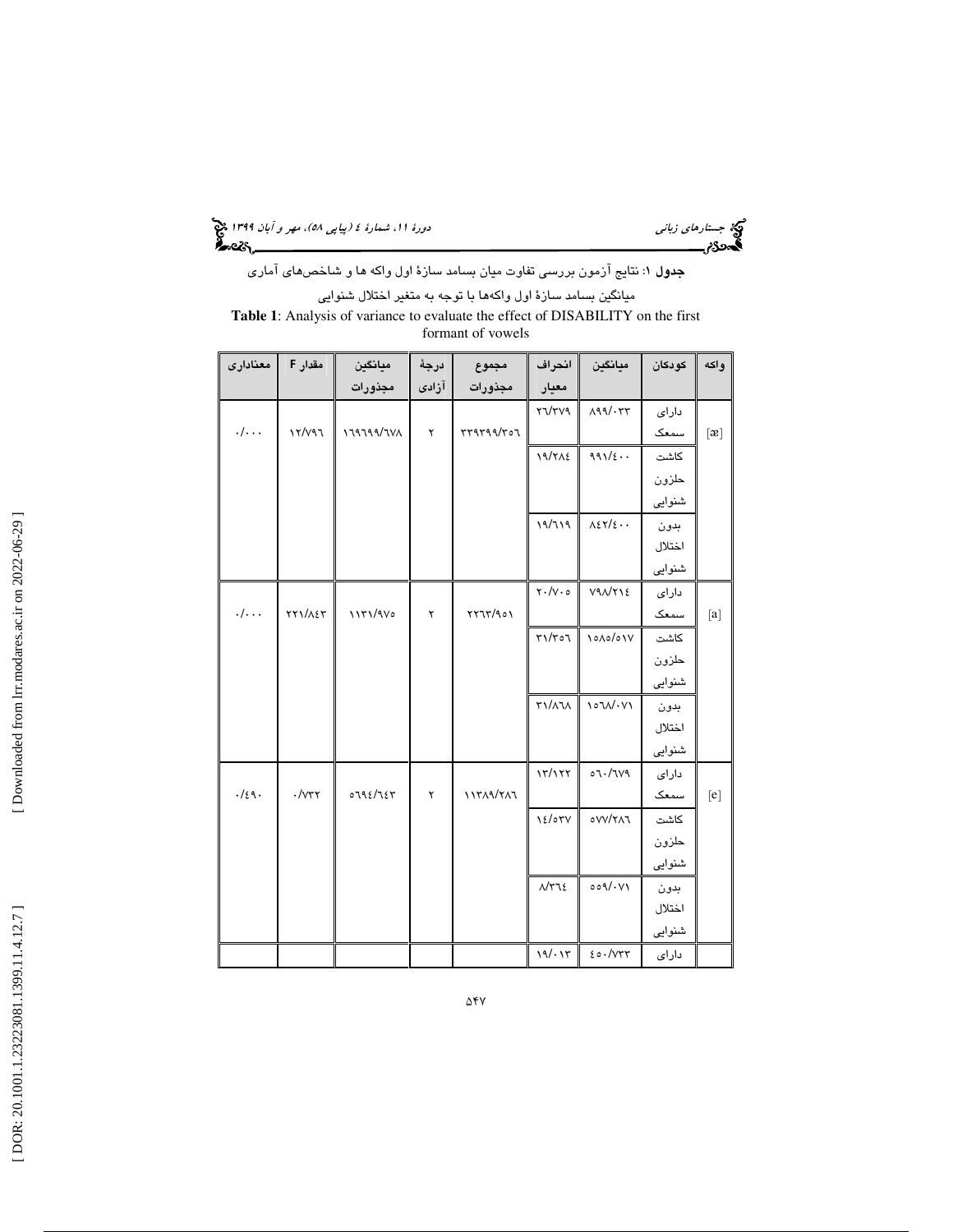| ess.                              |                         |                                          |             |                                               |                  |                                        |        | گەدى<br>م                                                                                                                                                                                                                                                                                                                                                                                                                                                                                                                                                                                                                                                                                                                                                                                                                                                                                                                      |
|-----------------------------------|-------------------------|------------------------------------------|-------------|-----------------------------------------------|------------------|----------------------------------------|--------|--------------------------------------------------------------------------------------------------------------------------------------------------------------------------------------------------------------------------------------------------------------------------------------------------------------------------------------------------------------------------------------------------------------------------------------------------------------------------------------------------------------------------------------------------------------------------------------------------------------------------------------------------------------------------------------------------------------------------------------------------------------------------------------------------------------------------------------------------------------------------------------------------------------------------------|
| معنادارى                          | مقدار F                 | ميانگين                                  | درجة        | مجموع                                         | انحراف           | ميانكين                                | كودكان | واكه                                                                                                                                                                                                                                                                                                                                                                                                                                                                                                                                                                                                                                                                                                                                                                                                                                                                                                                           |
|                                   |                         | مجذورات                                  | آزادى       | مجذورات                                       | معيار            |                                        |        |                                                                                                                                                                                                                                                                                                                                                                                                                                                                                                                                                                                                                                                                                                                                                                                                                                                                                                                                |
| $\cdot/\cdot\cdot$                | $\eta/\circ\eta\Lambda$ | $ETV \cdot o/TV \wedge$                  | $\mathsf Y$ | AYE1.4007                                     |                  |                                        | سمعک   | $[1] % \begin{center} % \includegraphics[width=\linewidth]{imagesSupplemental_3.png} % \end{center} % \caption { % Our method is used for the method. % Our method is used for the method. % Note that the method is used for the method. % Note that the method is used for the method. % Note that the method is used for the method. % Note that the method is used for the method. % Note that the method is used for the method. % Note that the method is used for the method. % Note that the method is used for the method. % Note that the method is used for the method. % Note that the method is used for the method. % Note that the method is used for the method. % Note that the method is used for the method. % Note that the method is used for the method. % Note that the method is used for the method. % Note that the method is used for the method. % Note that the method is used for the method. %$ |
|                                   |                         |                                          |             |                                               | $\Lambda$ /٣٦٧   | 211/9.                                 | كاشت   |                                                                                                                                                                                                                                                                                                                                                                                                                                                                                                                                                                                                                                                                                                                                                                                                                                                                                                                                |
|                                   |                         |                                          |             |                                               |                  |                                        | حلزون  |                                                                                                                                                                                                                                                                                                                                                                                                                                                                                                                                                                                                                                                                                                                                                                                                                                                                                                                                |
|                                   |                         |                                          |             |                                               |                  |                                        | شنوایی |                                                                                                                                                                                                                                                                                                                                                                                                                                                                                                                                                                                                                                                                                                                                                                                                                                                                                                                                |
|                                   |                         |                                          |             |                                               | $V/Y \xi Y$      | $\tau v \epsilon/\epsilon \cdot \cdot$ | بدون   |                                                                                                                                                                                                                                                                                                                                                                                                                                                                                                                                                                                                                                                                                                                                                                                                                                                                                                                                |
|                                   |                         |                                          |             |                                               |                  |                                        | اختلال |                                                                                                                                                                                                                                                                                                                                                                                                                                                                                                                                                                                                                                                                                                                                                                                                                                                                                                                                |
|                                   |                         |                                          |             |                                               |                  |                                        | شنوایی |                                                                                                                                                                                                                                                                                                                                                                                                                                                                                                                                                                                                                                                                                                                                                                                                                                                                                                                                |
|                                   |                         |                                          |             |                                               | 17/27V           | 027/177                                | دارای  |                                                                                                                                                                                                                                                                                                                                                                                                                                                                                                                                                                                                                                                                                                                                                                                                                                                                                                                                |
| $\cdot/\mathsf{y}\cdot\mathsf{y}$ | 1/779                   | $179$ $\Lambda\Lambda/\circ \circ \cdot$ | ۲           | $\gamma \circ \gamma \vee \vee / \cdot \cdot$ |                  |                                        | سمعک   | [0]                                                                                                                                                                                                                                                                                                                                                                                                                                                                                                                                                                                                                                                                                                                                                                                                                                                                                                                            |
|                                   |                         |                                          |             |                                               | $o/\tau\vee\tau$ | $0.501 \cdot \Delta T$                 | كاشت   |                                                                                                                                                                                                                                                                                                                                                                                                                                                                                                                                                                                                                                                                                                                                                                                                                                                                                                                                |
|                                   |                         |                                          |             |                                               |                  |                                        | حلزون  |                                                                                                                                                                                                                                                                                                                                                                                                                                                                                                                                                                                                                                                                                                                                                                                                                                                                                                                                |
|                                   |                         |                                          |             |                                               |                  |                                        | شنوایی |                                                                                                                                                                                                                                                                                                                                                                                                                                                                                                                                                                                                                                                                                                                                                                                                                                                                                                                                |
|                                   |                         |                                          |             |                                               | 17/212           | oV·/orr                                | بدون   |                                                                                                                                                                                                                                                                                                                                                                                                                                                                                                                                                                                                                                                                                                                                                                                                                                                                                                                                |
|                                   |                         |                                          |             |                                               |                  |                                        | اختلال |                                                                                                                                                                                                                                                                                                                                                                                                                                                                                                                                                                                                                                                                                                                                                                                                                                                                                                                                |
|                                   |                         |                                          |             |                                               |                  |                                        | شنوایی |                                                                                                                                                                                                                                                                                                                                                                                                                                                                                                                                                                                                                                                                                                                                                                                                                                                                                                                                |
|                                   |                         |                                          |             |                                               | <b>11/1Vo</b>    | 297/77V                                | دارای  |                                                                                                                                                                                                                                                                                                                                                                                                                                                                                                                                                                                                                                                                                                                                                                                                                                                                                                                                |
| $\cdot/\cdot\cdot$ ۳              | $V/\tau\tau$ .          | ovorv/v٤٤                                | ۲           | 110.00/(219)                                  |                  |                                        | سمعک   | $[u]$                                                                                                                                                                                                                                                                                                                                                                                                                                                                                                                                                                                                                                                                                                                                                                                                                                                                                                                          |
|                                   |                         |                                          |             |                                               | 17/797           | <b>EVT/ATT</b>                         | كاشت   |                                                                                                                                                                                                                                                                                                                                                                                                                                                                                                                                                                                                                                                                                                                                                                                                                                                                                                                                |
|                                   |                         |                                          |             |                                               |                  |                                        | حلزون  |                                                                                                                                                                                                                                                                                                                                                                                                                                                                                                                                                                                                                                                                                                                                                                                                                                                                                                                                |
|                                   |                         |                                          |             |                                               |                  |                                        | شنوایی |                                                                                                                                                                                                                                                                                                                                                                                                                                                                                                                                                                                                                                                                                                                                                                                                                                                                                                                                |
|                                   |                         |                                          |             |                                               | 9/0V             | 211/VTT                                | بدون   |                                                                                                                                                                                                                                                                                                                                                                                                                                                                                                                                                                                                                                                                                                                                                                                                                                                                                                                                |
|                                   |                         |                                          |             |                                               |                  |                                        | اختلال |                                                                                                                                                                                                                                                                                                                                                                                                                                                                                                                                                                                                                                                                                                                                                                                                                                                                                                                                |
|                                   |                         |                                          |             |                                               |                  |                                        | شنوایی |                                                                                                                                                                                                                                                                                                                                                                                                                                                                                                                                                                                                                                                                                                                                                                                                                                                                                                                                |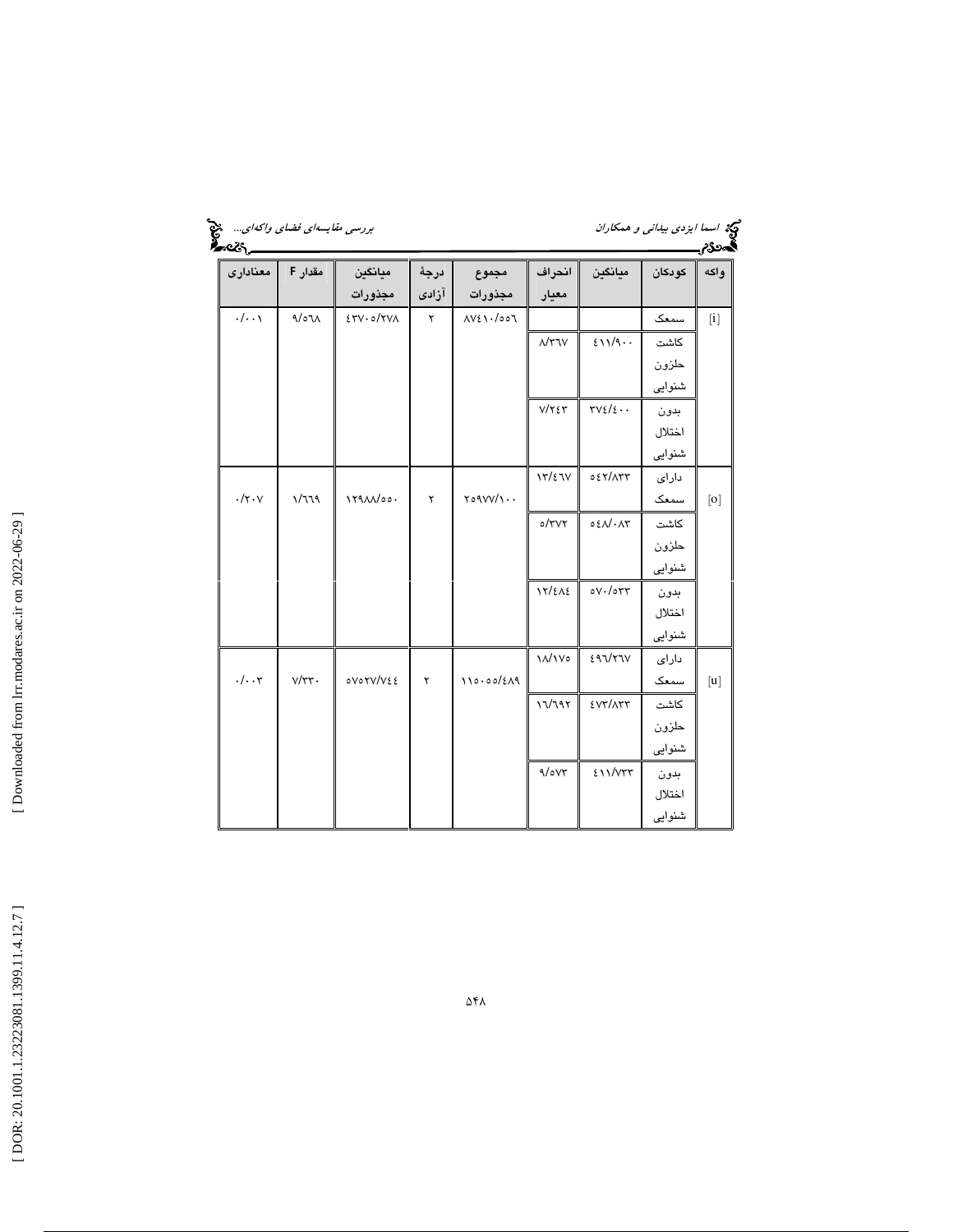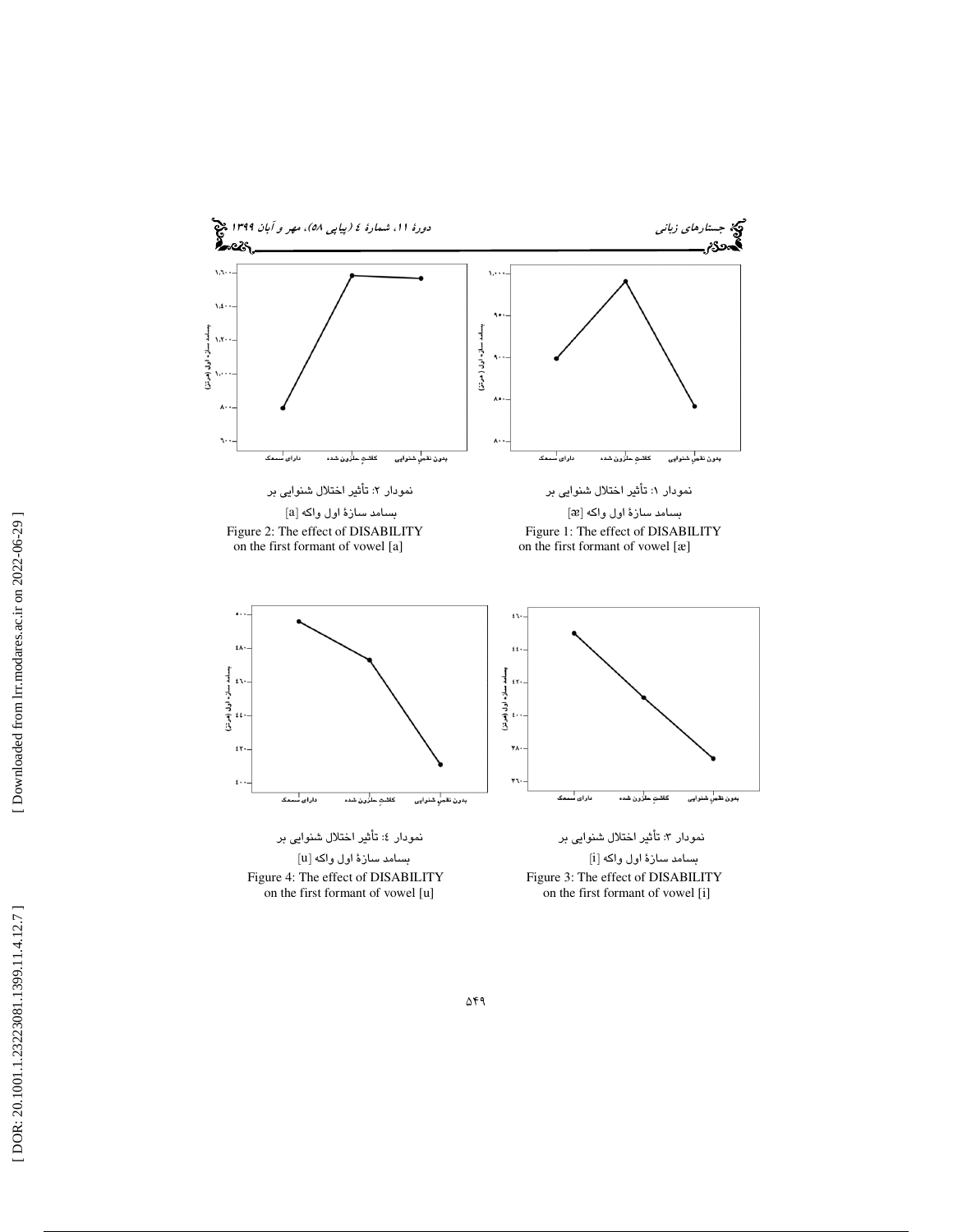| بررسی مقایسه <i>ای فضای واکه ای</i> منبع<br>نیمه می این مقای |  |
|--------------------------------------------------------------|--|
|                                                              |  |

#### 2ـ1ـ5 . تأثير جنسيت بر بسامد سازة اول

جدول شمارة 2 حاوي اطلاعاتي است كه نشان ميدهند جنسيت بر بسامد سازة اول واكههاي ] تأثير معناداري ندارد (بهترتيب 0.078 = p، 0.073 = p، 0.191 = p، 0.483 = p و [و u [ o ] [ ، i [ ،] e [، ] ᴂ ] 0.082 = p( . نتايج بهدست آمده از آزمون تعقيبي بنفروني نيز بيان ميكنند كه بسامد سازة اول واكههاي [e]، [i]، [o] و [u] در كودكان دختر شركتكننده در تحقيق بهترتيب ٤٣/٦٢٣ هرتز، ۲۹/۳۰۹ هرتز، ۱٤/۰۲۳ هرتز، ۷۳-/۷ هرتز و ۱۵/۰۸۹ هرتز کمتر از کودکان پسر است. بهعلاوه، اطلاعات موجود در جدول شمارهٔ ۲ و نمودار شمارهٔ ٥ نشان مىدهند كه خلاف ساير واكهها جنسيت بر بسامد سازهٔ اول واكه [a] تأثير معناداری دارد (p = 0.003). نتايج حاصل از آزمون تعقيبي بنفروني نيز نشان ميدهند كه بسامد سازهٔ اول واكهٔ [a] در كودكان دختر شرکتکننده در تحقیق ۲۲/۸٤٥ هرتز بیشتر از کودکان پسر است.

## جدول ۲: نتايج آزمون تفاوت ميان بسامد سازهٔ اول واكهها و شاخصهاي آماري ميانگين بسامد سازة اول واكهها با توجه به متغير جنسيت

**Table 2:** Analysis of variance to evaluate the effect of GENDER on the first formant of vowels

| معناداري                     | مقدار F                                | ميانگين                        | درجة  | مجموع                          | انحراف                   | مىانگىن                                  | حنست | و اکه             |
|------------------------------|----------------------------------------|--------------------------------|-------|--------------------------------|--------------------------|------------------------------------------|------|-------------------|
|                              |                                        | مجذورات                        | آزادى | مجذورات                        | معيار                    |                                          |      |                   |
| $\cdot$ / $\cdot$ V $\wedge$ | $\mathbf{r}/\mathbf{1}\cdot\mathbf{V}$ | $EY\Lambda$ 10/711             |       | $EY\Lambda$ 10/ $Y$ 11         | ۱۲/۷۰۰                   | $\lambda \lambda \frac{9}{177}$          | دختر | $\lceil 3 \rceil$ |
|                              |                                        |                                |       |                                | Y1/917                   | 477/v                                    | پسر  |                   |
| $\cdot/\cdot\cdot$ ۳         | $\gamma \gamma / \gamma \gamma$        | $11000 \cdot 1007$             |       | 110AA                          | $\frac{1}{\sqrt{1}}$     | 1721/79.                                 | دختر | [a]               |
|                              |                                        |                                |       |                                | 10/177                   | 1710/180                                 | پسر  |                   |
| $\cdot$ / $\cdot$ $\vee\tau$ | $\mathsf{r}/\mathsf{A}$                | $1VTY\epsilon/\cdot Y\epsilon$ |       | $1VTY\epsilon/\cdot Y\epsilon$ | 9/٣٤٦                    | 000/072                                  | دختر | [e]               |
|                              |                                        |                                |       |                                | 9/171                    | oVolATY                                  | پسر  |                   |
| .791                         | $1/\lambda$ 9.                         | 2272/11                        |       | 2272/11                        | <b>V/YAV</b>             | 2.0                                      | دختر | i                 |
|                              |                                        |                                |       |                                | $\frac{1}{\sqrt{2}}$     | 219/307                                  | پسر  |                   |
| .75 <sub>1</sub>             | .70                                    | 1750.00                        |       | 1750                           | 0/717                    | $\circ \circ \cdot / \wedge \cdot \cdot$ | دختر | $\lceil 0 \rceil$ |
|                              |                                        |                                |       |                                | $\Lambda/\tau\tau\vee$   | 007/ATT                                  | پسر  |                   |
| $\cdot/\cdot$ $\wedge\tau$   | $\tau/\circ\cdot\epsilon$              | 0177/7VA                       |       | 0177/7V                        | $V/\epsilon \setminus r$ | 207/17V                                  | دختر | $ {\bf u} $       |
|                              |                                        |                                |       |                                | <b>A/VAA</b>             | EOMN                                     | پسر  |                   |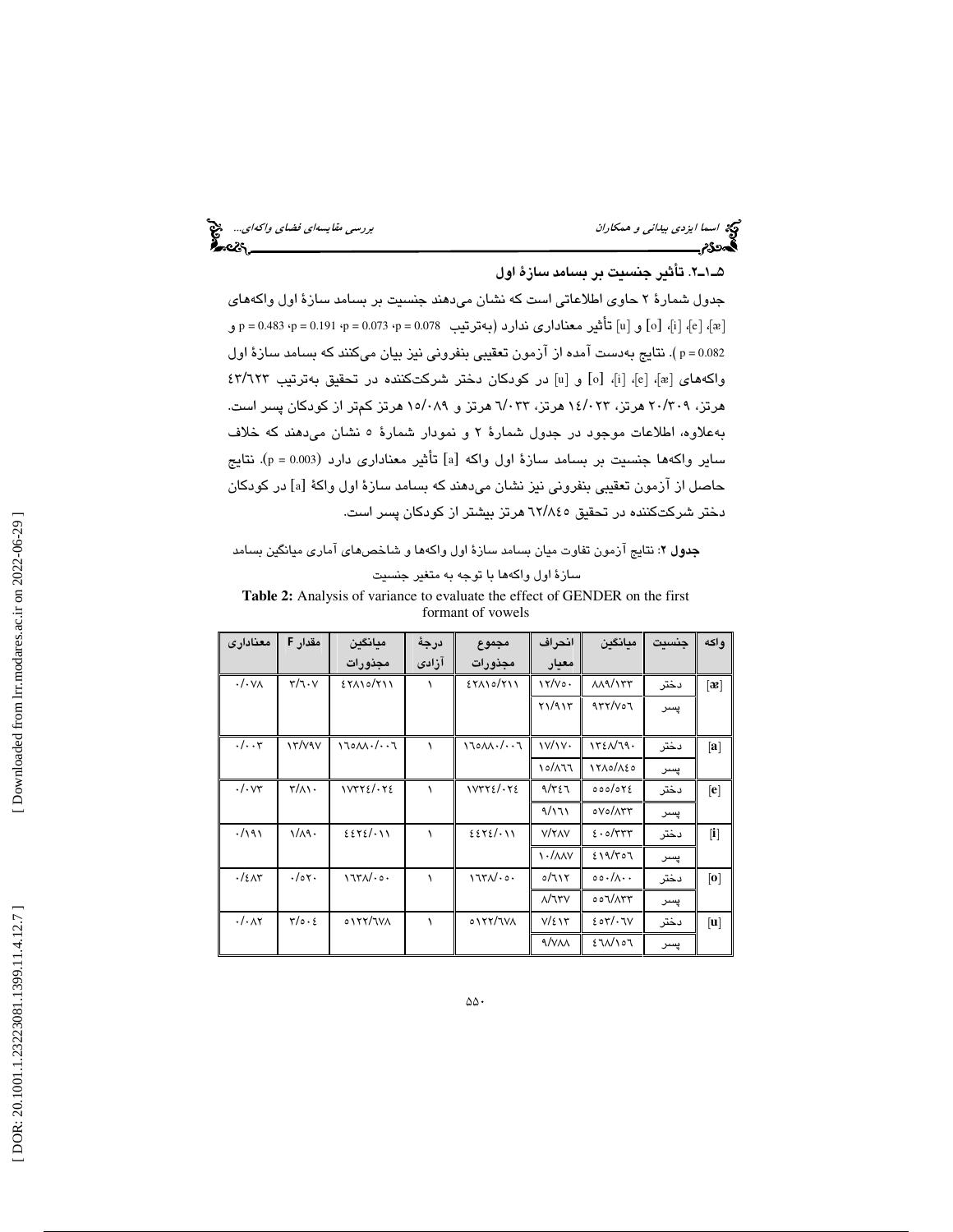

**نمودار ۵**: تأثير جنسيت بر بسامد سازهٔ اول واكه [a] **Figure 5:** The effect of GENDER on the first formant of vowel [a]

#### 2ـ5 . بسامد سازة دوم

1ـ2ـ5 . تأثير اختلال شنوايي بر بسامد سازة دوم

واكهٔ [æ]: با توجه به اطلاعات جدول شمارهٔ ۳ میتوان چنین نتیجهگیری كرد كه تأثیر اختلال شنوايي بر بسامد سازهٔ دوم واكهٔ [æ] معنادار نيست (p = 0.870). نتايج حاصل از آزمون تعقيبي بنفروني نيز بيان ميكنند كه بسامد سازهٔ دوم واكه [æ] در كودكان داراي سمعک به-ترتيب ٢/٦ هرتز و ٣٧/٠٦٦ هرتز بيشتر از كودكان كاشت حلزون شنوايي و كودكان بدون اختلال شنوايي است. همچنين اين نتايج نشان ميدهند كه بسامد سازة دوم اين واكه در کودکان کاشت حلزون شنوایی ۳٤/٤٦٦ هرتز بیشتر از کودکان بدون اختلال شنوایی است.

واكة [a]: اطلاعات موجود در جدول ٣ و نمودار ٦ بيان ميكنند كه اختلال شنوايي بر بسامد سازهٔ دوم واکهٔ [a] تأثیر معناداری دارد (p = 0.001). نتایج آزمون تعقیبی بنفرونی نیز بيان ميكنند كه بسامد سازة دوم واكه [a] در كودكان بدون اختلال شنوايي بهترتيب ٨٤/٦٤٣ هرتز و ۱٦٧/٦٩٧ هرتز كمتر از كودكان دارای سمعک و کودکان کاشت حلزون شنوایی است. همچنين اين نتايج نشان ميدهند كه بسامد سازة دوم اين واكه در كودكان كاشت حلزون شنوايی ٨٣/٠٥٤ هرتز بيشتر از كودكان دارای سمعک است.

واكهٔ [e]: جدول ۳ و نمودار ۷ حاوی اطلاعاتی هستند که بیان میکنند اختلال شنوایی بر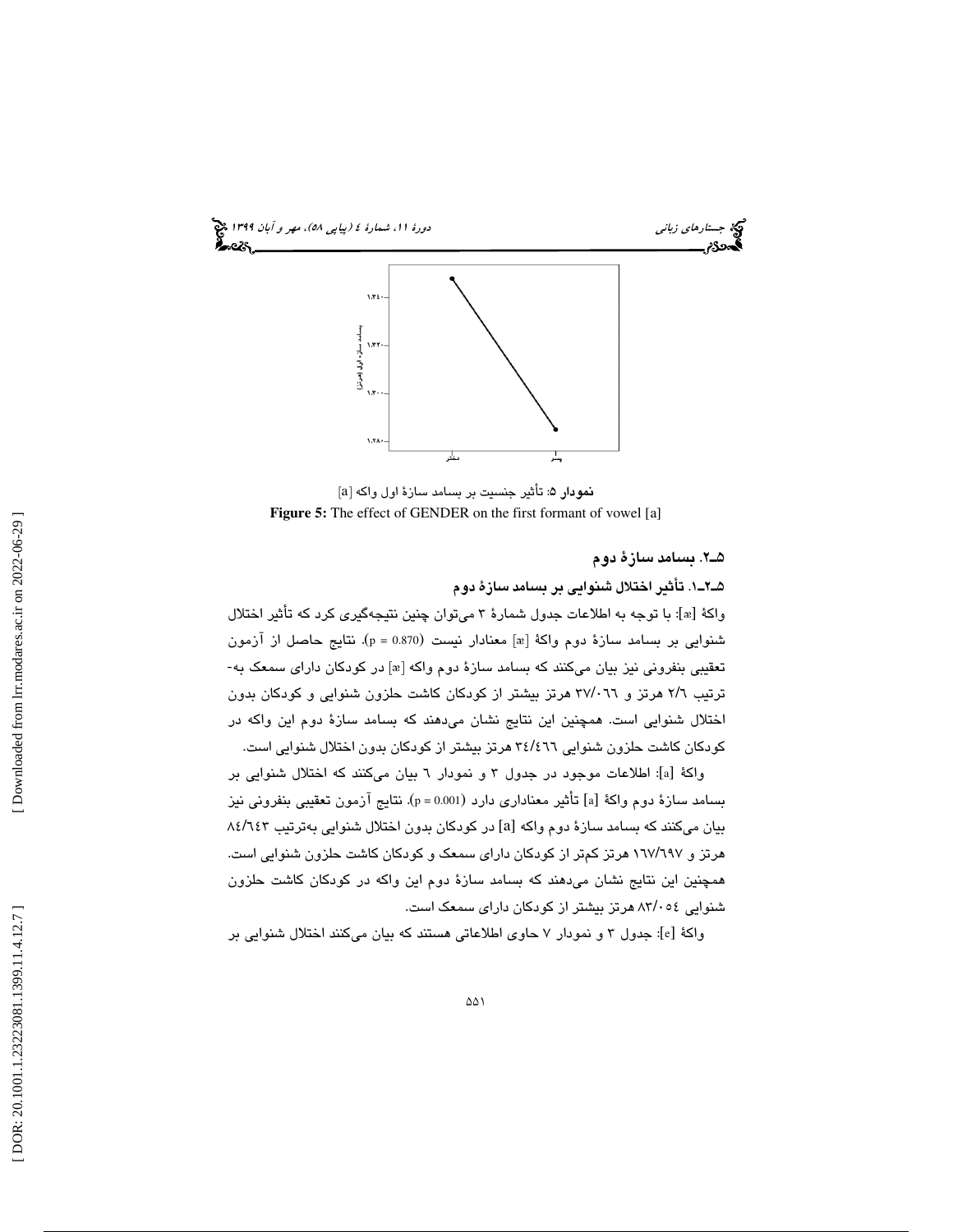بسامد سازهٔ دوم واکهٔ [e] تأثیر معناداری دارد (p = 0.028). نتایج حاصل از آزمون تعقیبی بنفرونی نیز بیان میکند که بسامد سازهٔ دوم واکهٔ [e] در کودکان دارای سمعک بهترتیب ۱۲۸/۱۷۸ هرتز و ۱٦۰ هرتز بیشتر از كودكان كاشت حلزون شنوایی و كودكان بدون اختلال شنوايي است. بهعلاوه، در كودكان كاشت حلزون شنوايي بسامد سازهٔ دوم واكهٔ [e] ۳۱/۸۲۲ هرتز بيشتر از بسامد سازة دوم اين واكه در كودكان بدون اختلال شنوايي است.

واكهٔ [i]: با توجه به اطلاعات موجود در جدول ۳ میتوان چنین نتیجهگیری كرد كه تأثیر اختلال شنوايي بر بسامد سازهٔ دوم واكهٔ [i] معنادار نيست (p = 0.783). نتايج آزمون تعقيبي بنفرونی نشان میدهند که بسامد سازهٔ دوم واکهٔ [i] در کودکان دارای سمعک بهترتیب ٥٩/٧٣٤ هرتز و ٨٩ هرتز بيشتر از بسامد سازهٔ دوم اين واكه در كودكان كاشت حلزون شنوايي و كودكان بدون اختلال شنوايي است. همچنين اين نتايج نشان ميدهند كه بسامد سازهٔ دوم واکهٔ [i] در کودکان کاشت حلزون شنوایی ۲۹/۲٦٦ هرتز بیشتر از کودکان بدون اختلال شنوايي است.

واكة [٥]: جدول ٣ ونمودار ٨ نشان مىدهند كه اختلال شنوايي بر بسامد سازة دوم واكة [٥] تأثير معناداري دارد (p=0.001). نتايج حاصل از آزمون تعقيبي بنفروني بيان ميكنند كه بسامد سازهٔ دوم واکهٔ [٥] در کودکان دارای سمعک ۹۹/٤ هرتز و ۱۱/٦ هرتز کمتر از بسامد سازة دوم اين واكه در كودكان كاشت حلزون شنوايي و كودكان بدون اختلال شنوايي است. بهعلاوه، اين نتايج نشان مىدهند كه بسامد سازهٔ دوم واكهٔ [٥] در كودكان كاشت حلزون شنوایی ۸۷/۸ هرتز بیشتر از کودکان بدون اختلال شنوایی است.

: اطلاعات موجود در جدول 3 و نمودار 9 نشان ميدهند كه اختلال شنوايي بر [ u واكة [ بسامد سازهٔ دوم واکهٔ [u] تأثیر معناداری دارد (p = 0.000). نتایج آزمون تعقیبی بنفرونی نشان میدهند که بسامد سازهٔ دوم واکهٔ [u] در کودکان کاشت حلزون شنوایی بهترتیب 166 هرتز و 344 هرتز بيشتر از كودكان داراي سمعك و كودكان بدون اختلال شنوايي / 6 است. این در حالی است که بسامد سازهٔ دوم این واکه در کودکان دارای سمعک ١٧٧/٤ هرتز بيشتر از كودكان بدون اختلال شنوايي است.

 [\[ DOR: 20.1001.1.23223081.1399.11.4.12](https://dorl.net/dor/20.1001.1.23223081.1399.11.4.12.7).7 ] [\[ Downloaded from lrr.modares.ac.ir on 20](https://lrr.modares.ac.ir/article-14-26080-fa.html)22-06-29 ] Downloaded from lrr.modares.ac.ir on 2022-06-29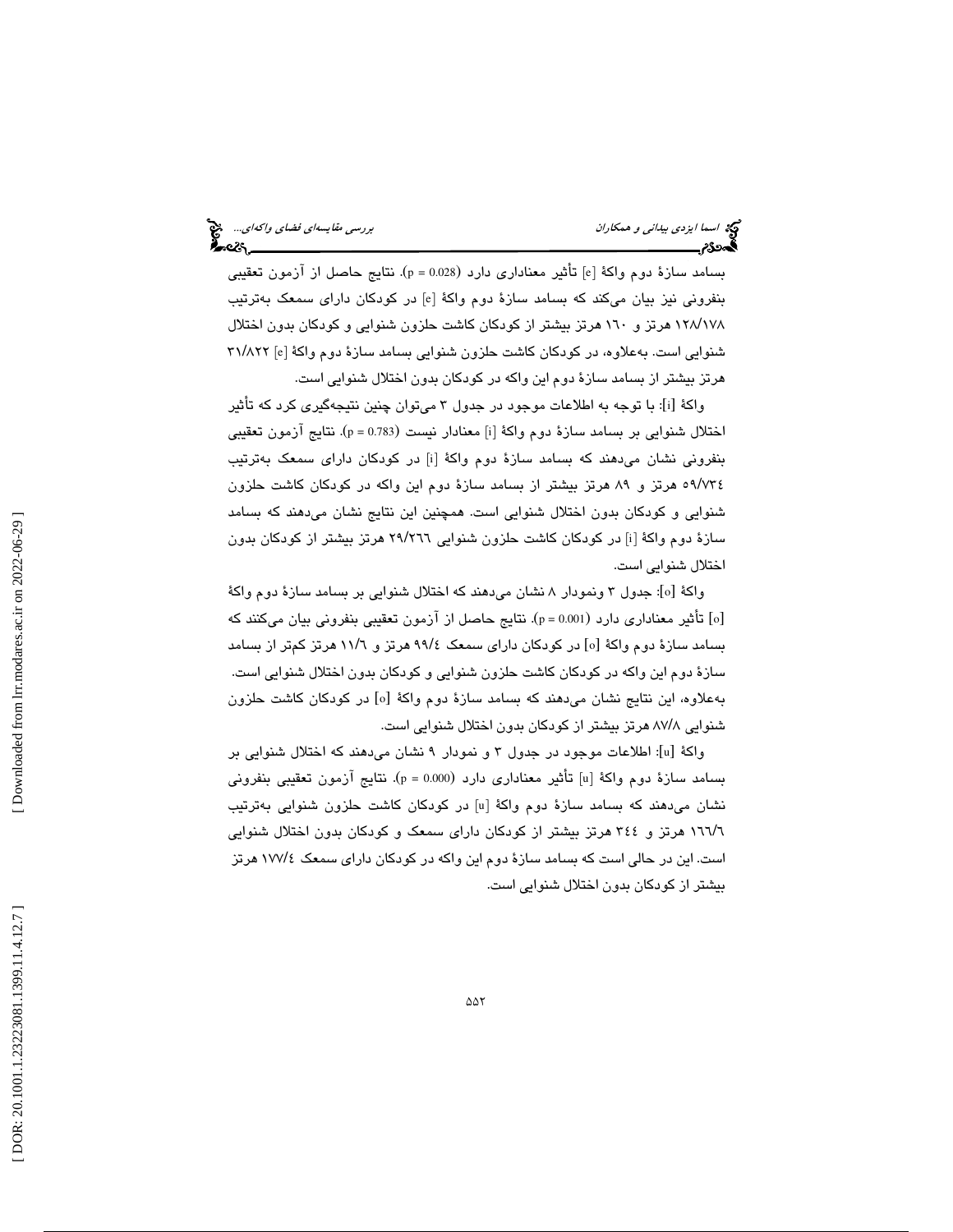(پياپي 58)، مهر و آبان 1399 جستارهاي زباني دورة ،11 شمارة 4

**جدول ٣:** نتايج آزمون بررسى تفاوت ميان بسامد سازهٔ دوم واكهها و شاخصهاى آمارى ميانگين بسامد سازة دوم واكهها با توجه به متغير اختلال شنوايي

**Table 3:** Analysis of variance to evaluate the effect of DISABILITY on the second formant of vowels

| معنادارى           | مقدار F      | ميانگين         | درجة  | مجموع                                               | انحراف                | ميانگين                 | كودكان | واكه             |
|--------------------|--------------|-----------------|-------|-----------------------------------------------------|-----------------------|-------------------------|--------|------------------|
|                    |              | مجذورات         | آزادى | مجذورات                                             | معيار                 |                         |        |                  |
|                    |              |                 |       |                                                     | $\lambda \mathcal{F}$ | $VVT/\lambda 77$        | دارای  |                  |
| $\cdot/\wedge$     | .71          | 17127/722       | ۲     | <b>TOJAJ/EA9</b>                                    |                       |                         | سمعک   | $[\mathfrak{B}]$ |
|                    |              |                 |       |                                                     | <b>TT/TAE</b>         | $1$ $V$ $V$ $V$ $T$ $T$ | كاشت   |                  |
|                    |              |                 |       |                                                     |                       |                         | حلزون  |                  |
|                    |              |                 |       |                                                     |                       |                         | شنوایی |                  |
|                    |              |                 |       |                                                     | 79/09V                | $NYY/\Lambda$           | بدون   |                  |
|                    |              |                 |       |                                                     |                       |                         | اختلال |                  |
|                    |              |                 |       |                                                     |                       |                         | شنوایی |                  |
|                    |              |                 |       |                                                     | 10/197                | $1279/\cdot 70$         | دارای  |                  |
| $\cdot/\cdot\cdot$ | 9/909        | $r$ ۹۳۷۲۱/۰۷۷   | ۲     | $V \wedge V \in Y \wedge \circ \circ$               |                       |                         | سمعک   | $[a]$            |
|                    |              |                 |       |                                                     | Y1/Y92                | 1077/199                | كاشت   |                  |
|                    |              |                 |       |                                                     |                       |                         | حلزون  |                  |
|                    |              |                 |       |                                                     |                       |                         | شنوایی |                  |
|                    |              |                 |       |                                                     | 49/901                | 1702/T97                | بدون   |                  |
|                    |              |                 |       |                                                     |                       |                         | اختلال |                  |
|                    |              |                 |       |                                                     |                       |                         | شنوایی |                  |
|                    |              |                 |       |                                                     | $2\Delta$ /271        | <b>TIVY/197</b>         | دارای  |                  |
| $\cdot/\cdot \tau$ | 2/157        | 2.1VYN          | ۲     | $\Lambda \cdot \tau \epsilon \circ \sqrt{19} \cdot$ |                       |                         | سمعک   | [e]              |
|                    |              |                 |       |                                                     | ۳۱/۸۹۹                | Y.55/VIE                | كاشت   |                  |
|                    |              |                 |       |                                                     |                       |                         | حلزون  |                  |
|                    |              |                 |       |                                                     |                       |                         | شنوایی |                  |
|                    |              |                 |       |                                                     | EV/777                | $Y \cdot Y / \Lambda Y$ | بدون   |                  |
|                    |              |                 |       |                                                     |                       |                         | اختلال |                  |
|                    |              |                 |       |                                                     |                       |                         | شنوایی |                  |
|                    |              |                 |       |                                                     | $00/\tau$             | ١/٥٦/٢                  | دارای  |                  |
| $\cdot$ / $\vee$   | $\cdot$ /۲٤۷ | $71YYA/\cdot E$ | ۲     | 157207.19                                           |                       |                         | سمعک   | $[$              |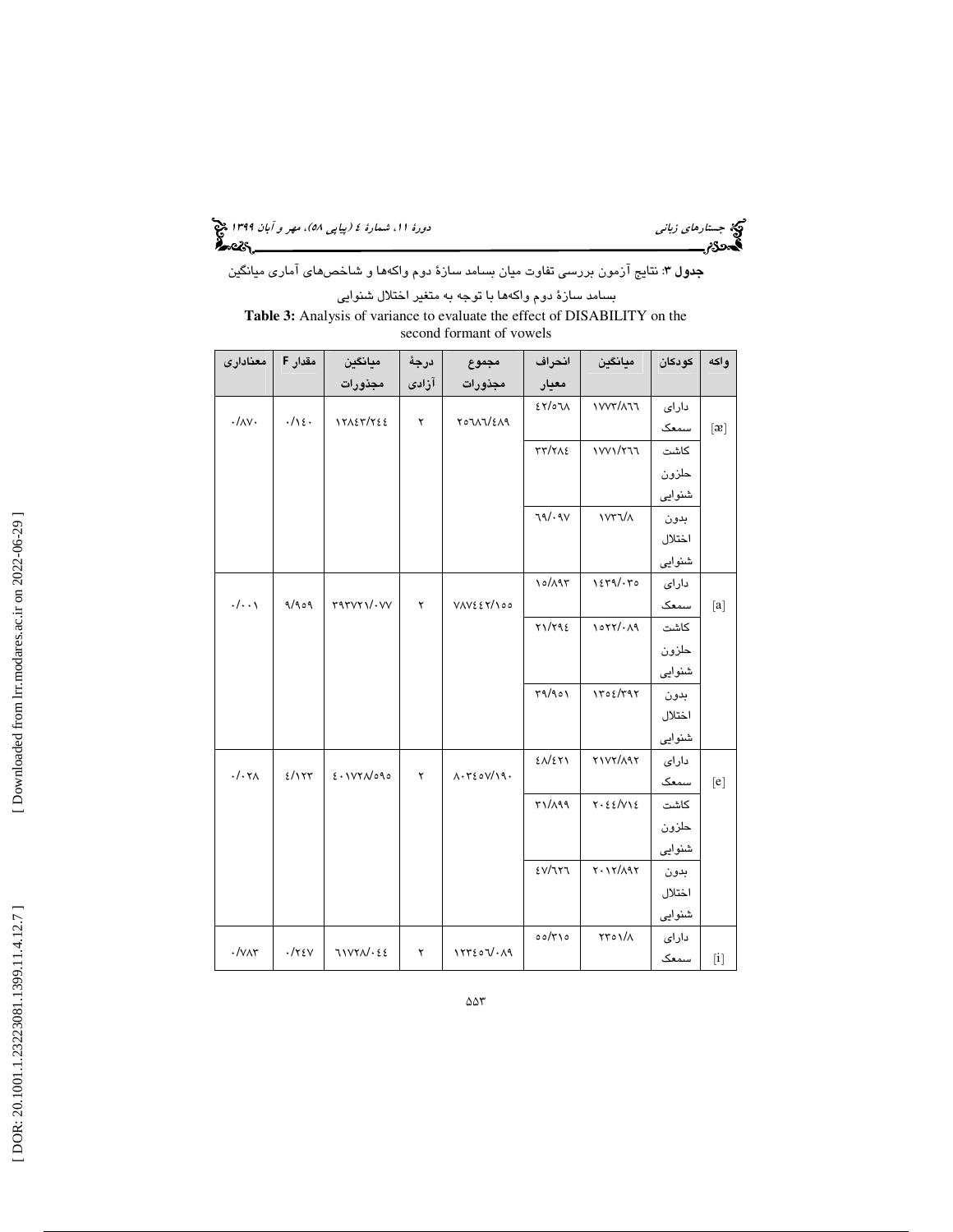| <b>Breat</b>       |         | بررسی مقایسهای فضای واکهای                                |       |           |               | گیج اسم <i>ا ایزدی بیدان<sub>ی</sub> و همکاران</i><br><b>گمونگرمی استانستان</b> |        |      |
|--------------------|---------|-----------------------------------------------------------|-------|-----------|---------------|---------------------------------------------------------------------------------|--------|------|
| مقدار F   معناداری |         | ميانگين                                                   | درجة  | مجموع     | انحراف        | ميانگين                                                                         | كودكان | واكه |
|                    |         | مجذورات                                                   | آزادى | مجذورات   | معيار         |                                                                                 |        |      |
|                    |         |                                                           |       |           | $0$ $N$ $57$  | YY9Y'.77                                                                        | كاشت   |      |
|                    |         |                                                           |       |           |               |                                                                                 | حلزون  |      |
|                    |         |                                                           |       |           |               |                                                                                 | شنوایی |      |
|                    |         |                                                           |       |           | 110/AVE       | XYXY/2                                                                          | بدون   |      |
|                    |         |                                                           |       |           |               |                                                                                 | اختلال |      |
|                    |         |                                                           |       |           |               |                                                                                 | شنوایی |      |
|                    |         |                                                           |       |           | 10/979        | <b>11/19/V/T</b>                                                                | دارای  |      |
| $\cdot/\cdot\cdot$ | $N$ 199 | <b>IVVYTV/1</b>                                           | ۲     | YoEYo/Y   |               |                                                                                 | سمعک   | [0]  |
|                    |         |                                                           |       |           | $Y\Lambda/YY$ | 1719/11                                                                         | كاشت   |      |
|                    |         |                                                           |       |           |               |                                                                                 | حلزون  |      |
|                    |         |                                                           |       |           |               |                                                                                 | شنوایی |      |
|                    |         |                                                           |       |           | YV1Y2         | $17.1/\tau\Lambda\tau$                                                          | بدون   |      |
|                    |         |                                                           |       |           |               |                                                                                 | اختلال |      |
|                    |         |                                                           |       |           |               |                                                                                 | شنوایی |      |
|                    |         |                                                           |       |           | oY/Y17        | 1717/177                                                                        | دارای  |      |
| . /                | 17/07   | $\lambda \lambda \lambda \lambda \lambda \lambda \lambda$ | ۲     | 1VV07YY/Y |               |                                                                                 | سمعک   | [u]  |
|                    |         |                                                           |       |           | 7.1115        | 1279/477                                                                        | كاشت   |      |
|                    |         |                                                           |       |           |               |                                                                                 | حلزون  |      |
|                    |         |                                                           |       |           |               |                                                                                 | شنوایی |      |
|                    |         |                                                           |       |           | 27/17V        | 1.90/V77                                                                        | بدون   |      |
|                    |         |                                                           |       |           |               |                                                                                 | اختلال |      |
|                    |         |                                                           |       |           |               |                                                                                 | شنوایی |      |

[Downloaded from lrr.modares.ac.ir on 2022-06-29]  [\[ DOR: 20.1001.1.23223081.1399.11.4.12](https://dorl.net/dor/20.1001.1.23223081.1399.11.4.12.7).7 ] [\[ Downloaded from lrr.modares.ac.ir on 20](https://lrr.modares.ac.ir/article-14-26080-fa.html)22-06-29 ]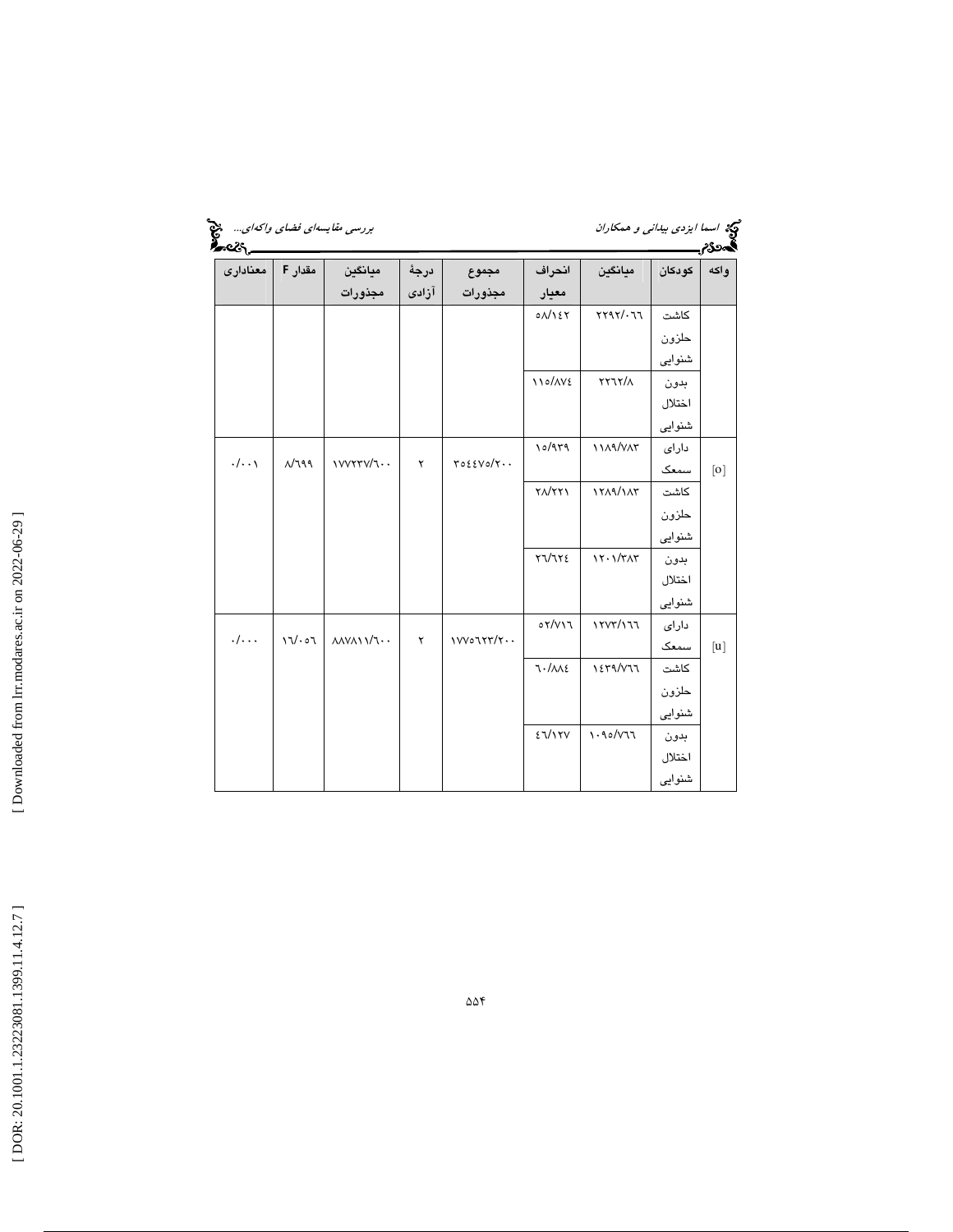

2ـ2ـ5 . تأثيرجنسيت بر بسامد سازة دوم

اطلاعات موجود در جدول ٤ نشان ميدهند كه جنسيت بر بسامد سازۀ دوم واكههاي [a]، [a]،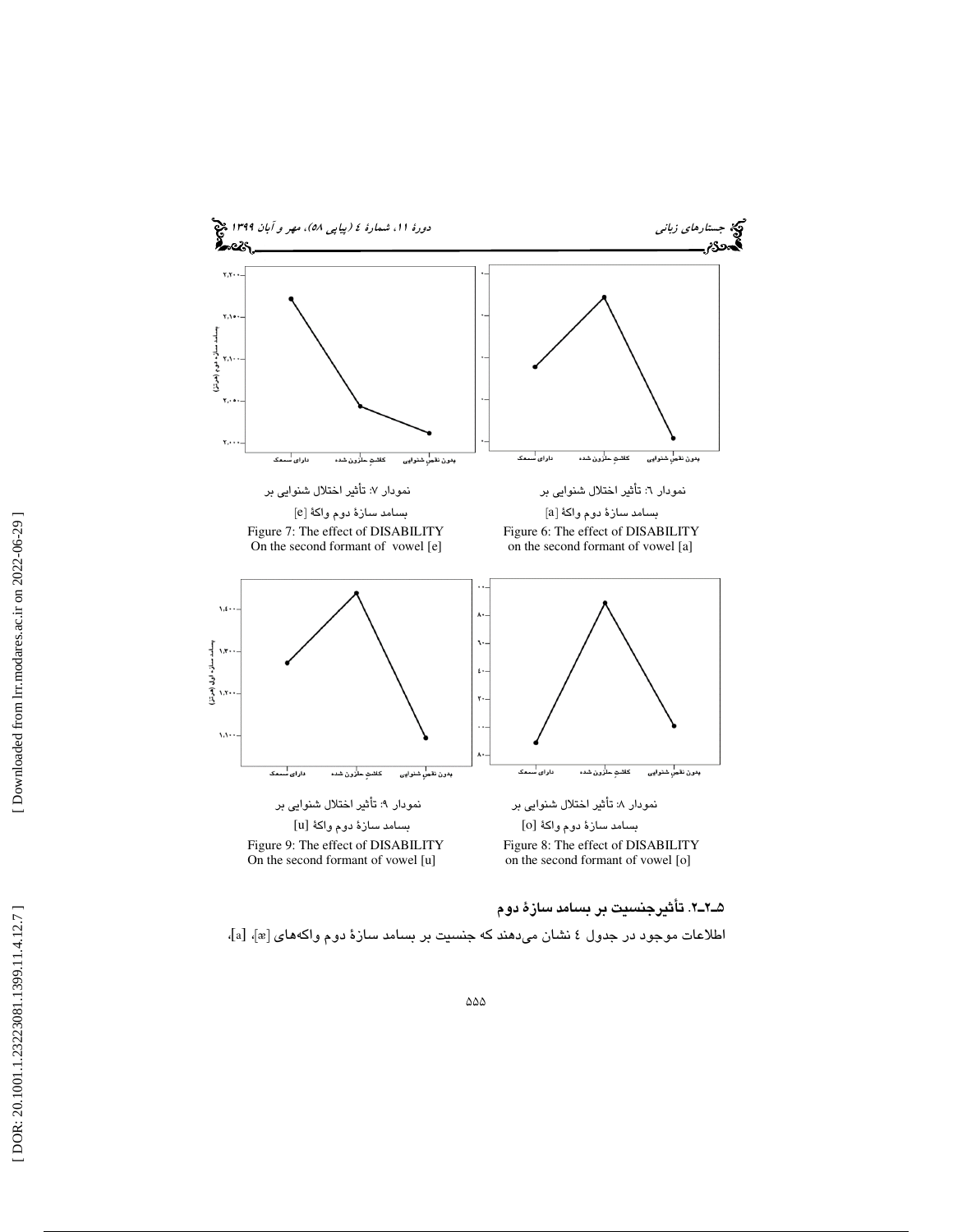p = 0.083 ·p = 0.905 ·p = 0.148 ·p = 0.055 ؛p = 0.055 و p = 0.083 ·p = 0.083 .p = 0.083 ] و p = 0.08 0.318). نتايج حاصل از آزمون تعقيبي بنفروني نشان ميدهند كه بسامد سازهٔ دوم واكهٔ [æ] در كودكان دختر ۱۰٦/۸۸۹ هرتز كمتر از كودكان پسر است. اما نتايج اين آزمون نشان میدهند بسامد سازهٔ دوم واكههای [a]، [e]، [o] و [u] در كودكان دختر بهترتيب ٢٨/١٥٥ هرتز، ٤/٨٣٤ هرتز، ٤٨/٩٢٢ هرتز و ٦٥/٩٧٨ هرتز بيشتر از كودكان پسر است. بهعلاوه، جدول 4 و نمودار 10 حاوي اطلاعاتي هستند كه بيان ميكنند خلاف ساير واكهها، جنسيت بر بسامد سازهٔ دوم واکهٔ [i] تأثیر معناداری دارد (p = 0.047). نتایج حاصل از آزمون تعقیبی بنفرونی بیان میکنند که بسامد سازهٔ دوم واکهٔ [i] در کودکان دختر ١٧٠/٠٤٤ هرتز کمتر از كودكان پسر است.

**جدول ۴**: نتايج آزمون بررسي تفاوت ميان بسامد سازهٔ دوم واكهها و شاخصهاي آماري ميانگين بسامد سازة دوم واكهها با توجه به متغير جنسيت

**Table 4:** Analysis of variance to evaluate the effect of GENDER on the second formant of vowels

| معنادارى                   | مقدار F             | ممانگىن                    | درجة  | مجموع                                       | انحراف        | ميانگين                               | حنست | و اکه             |
|----------------------------|---------------------|----------------------------|-------|---------------------------------------------|---------------|---------------------------------------|------|-------------------|
|                            |                     | مجذورات                    | آزادى | مجذورات                                     | معيار         |                                       |      |                   |
| $\cdot$ / $\cdot$ 00       | $2/\tau v \wedge$   | <b>YOV. JV/VVA</b>         | ١     | <b>TOV· TV/VVA</b>                          | <b>ENTVA</b>  | 18/1199                               | دختر | $\lceil x \rceil$ |
|                            |                     |                            |       |                                             | <b>TE/ATT</b> | $1\Lambda$ $2/\cdot$ $\Lambda\Lambda$ | پسر  |                   |
| $\cdot/\right. \times$     | $\gamma/\gamma$     | 7112577                    | ١     | 7112577                                     | <b>TT/22V</b> | <b>۱٤٥٧/٥٨٣</b>                       | دختر | [a]               |
|                            |                     |                            |       |                                             | <b>INVEA</b>  | 1219/271                              | پسر  |                   |
| .4.0                       | ۱۰/۰۱۵              | 911/177                    | ١     | 911/17V                                     | 19/107        | Y. V9/Y0                              | دختر | [e]               |
|                            |                     |                            |       |                                             | 55/9V         | 8.VE/E17                              | پسر  |                   |
| . /                        | $2/V$ 00            | 70.09.1.52                 | ١     | 70.09.1.52                                  | 09/117        | XYIV/Y                                | دختر | $\lceil i \rceil$ |
|                            |                     |                            |       |                                             | 21/15         | <b>TTAV/TEE</b>                       | پسر  |                   |
| $\cdot/\cdot$ $\wedge\tau$ | $\tau/\epsilon$ 95  | $\cdots$ $\cdots$ $\cdots$ | ١     | $\cdots$ vv $\cdot$ $\mathsf{Y}/\mathsf{Y}$ | 19/777        | 1201/722                              | دختر | $\lceil 0 \rceil$ |
|                            |                     |                            |       |                                             | YVY99         | 17.7/T77                              | پسر  |                   |
| $\cdot$ /٣١٨               | $\sqrt{\cdot}v\tau$ | 9V9EE/.11                  | ١     | 9V9EE/111                                   | 55/111        | 15.7/000                              | دختر | [u]               |
|                            |                     |                            |       |                                             | 09/29V        | ITTVoVV                               | پسر  |                   |

 [\[ DOR: 20.1001.1.23223081.1399.11.4.12](https://dorl.net/dor/20.1001.1.23223081.1399.11.4.12.7).7 ] [\[ Downloaded from lrr.modares.ac.ir on 20](https://lrr.modares.ac.ir/article-14-26080-fa.html)22-06-29 ] Downloaded from lrr.modares.ac.ir on 2022-06-29 ]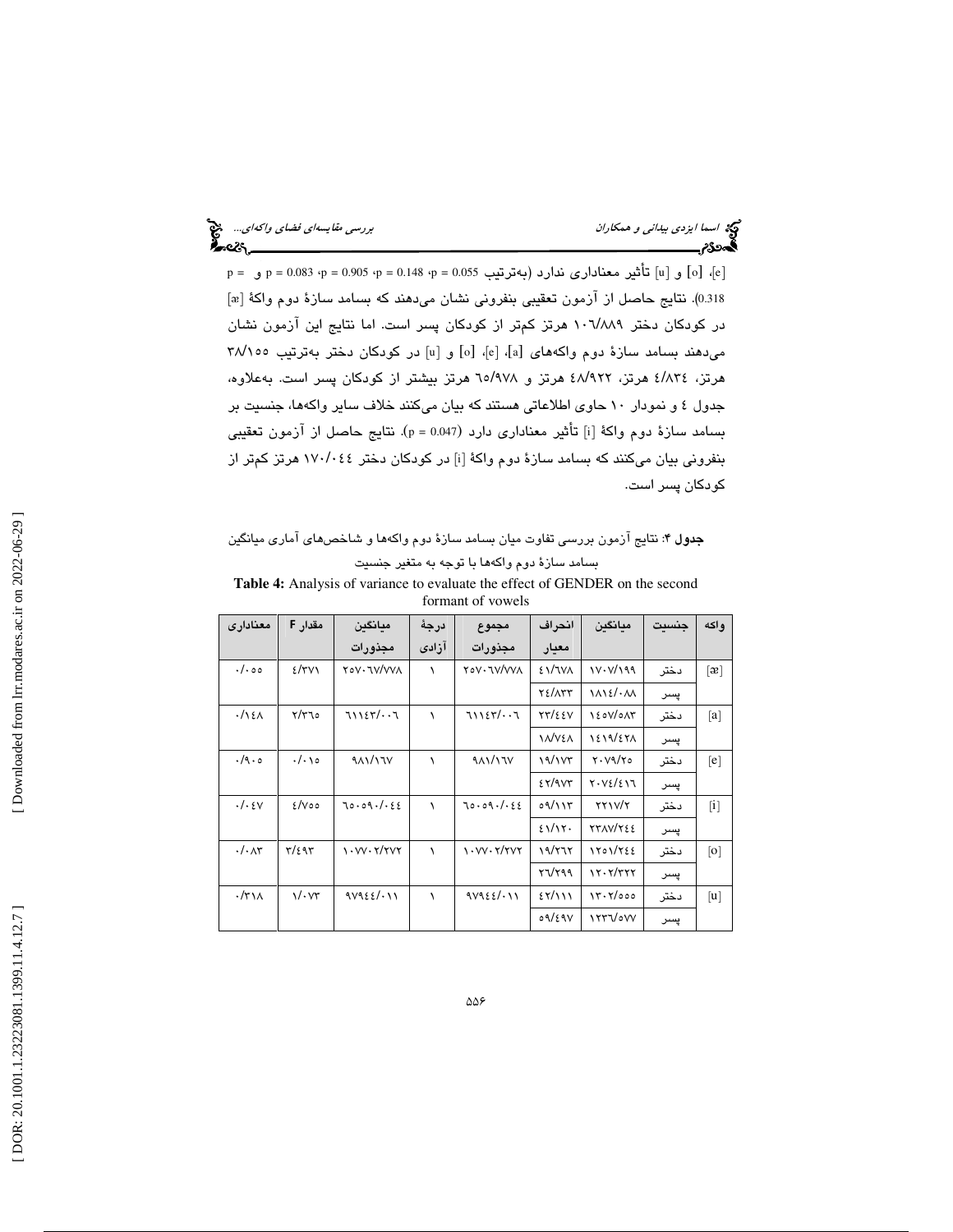

[ i نمودار 10: تأثير جنسيت بر بسامد سازة دوم واكة [ Figure 10: The effect of GENDER on the second formant of vowel [i]

## . تحليل داده ها 6

در اين تحقيق تأثير اختلال شنوايي و جنيست بر فضاي واكهاي كودكان داراي سمعك ، کودکان کاشت حلزون شنوايي و کودکان بدون اختلال شنوايي بررسی شد. نتايج بهدست<br>آمده از اين تحقيق نشان دادند که اختلال شنوايي بر بسامد سازهٔ اول واکههاي [e] و [o] تأثير معنادارى ندارد؛ اما بر بسامد سازهٔ اول واكههاى [æ]، [a]، [i] و [u] تأثيرى معنادار دارد. نتايج حاصل از اين تحقيق درمورد واكههاى [e] و [o] همسو با نتايج حاصل از پژوهش انجامشده توسط ابوالحسنيزاده و همكاران (1397) بر روي كودكان سندروم داون بوده است. به علاوه نتايج بهدست آمده درمورد واكههاى افراشتهٔ [i] و [u] همسو با نتايج حاصل از پژوهش اوزبيچ و همكاران (2010 ) است و اختلال شنوايي بر بسامد سازة اول واكههاي [i] و [u] و بسامد سازهٔ دوم واکهٔ [u] تأثیری معنادار دارد. اما نتایج بهدست آمده درمورد واكههاى [a]، [a] و [u] با نتايج حاصل از پژوهش انجامشده توسط ابوالحسنىزاده و همكاران (1397) بر روي كودكان سندروم داون مخالف است. همچنين نتايج حاصل از اين تحقيق در تضاد با نتايج حاصل از پژوهش انجامشده توسط ابوالحسنيزاده و همكاران (۱۳۹۷) بر روی كودكان سندروم داون نشان داد كه اختلال شنوایی بر بسامد سازهٔ دوم واكههاي [æ] و [i] تأثير معناداري ندارد. اين در حالي است كه نتايج اين تحقيق، همسو با نتايج حاصل از پژوهش ذكرشده، نشان داد اختلال شنوايي بر بسامد سازة دوم واكههاي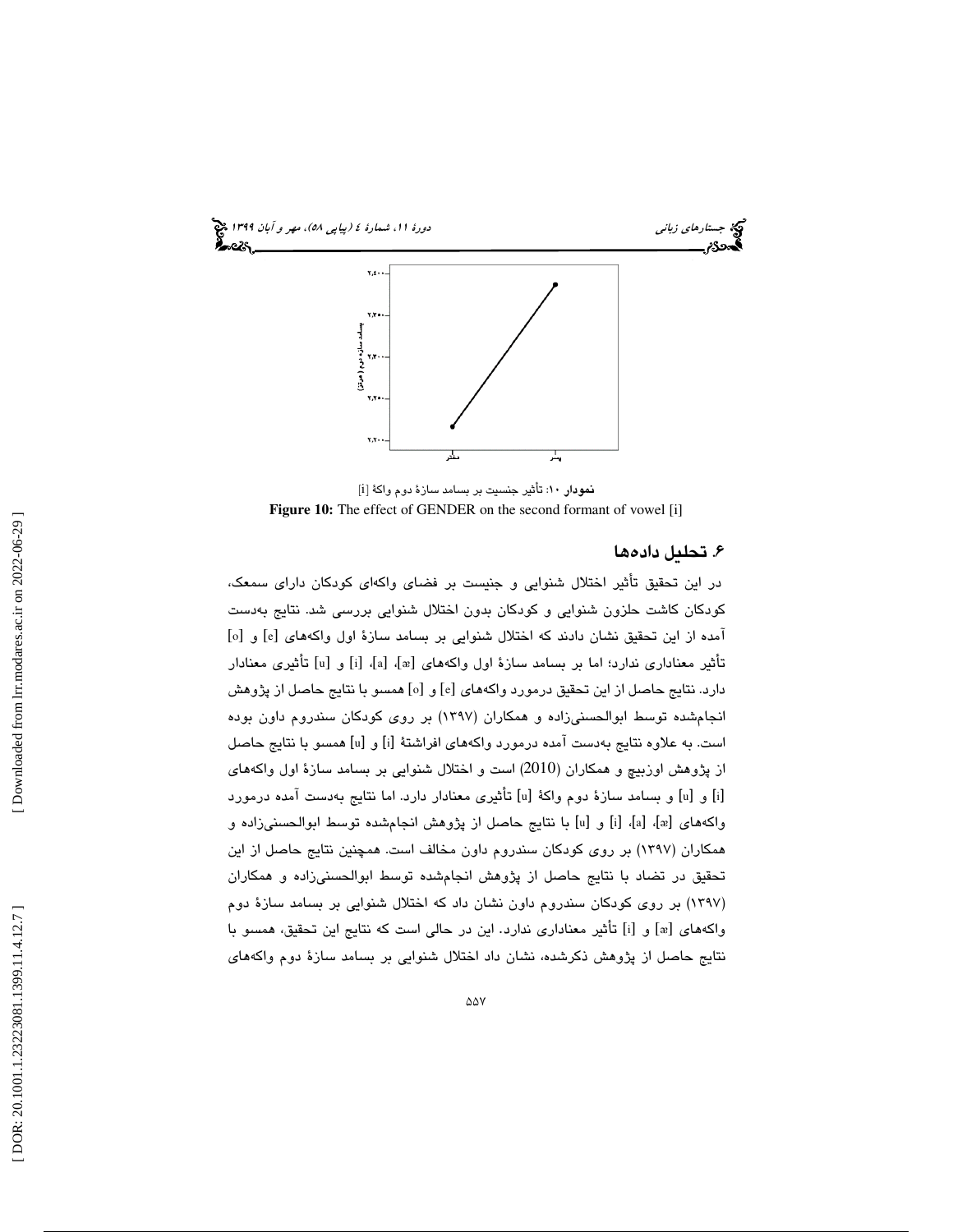[ء]، [o] و [u] تأثير معناداري دارد. بهعلاوه، نتايج حاصل از اين تحقيق درمورد بسامد سازهٔ دوم واكهٔ [a] مخالف با نتايج حاصل از پژوهش ابوالحسنيزاده و همكاران (١٣٩٧) بر روي كودكان سندروم داون است و اختلال شنوايي بر بسامد سازهٔ دوم واكهٔ [a] تأثيري معنادار دارد. نتايج حاصل از اين تحقيق نشان داد كه همسو با نتايج حاصل از پژوهش ابوالحسنيزاده و همكاران (1397) بر روي كودكان سندروم داون و خلاف نتايج حاصل از پژوهش نيومير و همكاران (2010) بر روي زنان كاشت حلزون شنوايي آلماني، بسامد سازة اول واكههاي [e]، [i] و [u] در كودكان داراي اختلال شنوايي بيشتر از كودكان بدون اختلال شنوايي است. نتايج حاصل درمورد واكهٔ [u] همسو با پژوهش انجامشده توسط ورهوون و همكاران (2016) بر روي كودكان كاشت حلزون شنوايي است و بسامد سازة اول اين واكه در كودكان داراي سمعك و كاشت حلزون شنوايي بيشتر از كودكان بدون اختلال شنوايي است. اما درمورد بسامد سازهٔ اول واکهٔ [»] خلاف نتایج حاصل از پژوهش انجامشده توسط نيومير و همكاران (2010) بر روي زنان كاشت حلزون شنوايي آلماني و ابوالحسنيزاده و همكاران (1397) بر روي كودكان سندروم داون است و بسامد سازة اول اين واكه در كودكان داراي اختلال شنوايي و كودكان بدون اختلال شنوايي يكسان نيست و بسامد سازة اول اين واكه در كودكان داراي اختلال شنوايي كمتر از كودكان بدون اختلال شنوايي نيست. بهعلاوه، بسامد سازهٔ اول واکهٔ [a] در کودکان کاشت حلزون شنوایی بیشتر از کودکان بدون اختلال شنوايي است كه اين نتيجه نيز خلاف نتايج حاصل از پژوهش نيومير و همكاران<br>(2010) بر روی زنان كاشت حلزون شنوايي است. نتايج حاصل از بسامد سازهٔ اول واكهٔ [o] در اين تحقيق همسو با نتايج حاصل از پژوهش ابوالحسنيزاده و همكاران (1397) بر روي كودكان سندروم داون و خلاف نتايج حاصل از پژوهش نيومير و همكاران ( 2010) بر روي زنان كاشت حلزون شنوايي است و بسامد سازة اول اين واكه در كودكان داراي اختلال شنوايي كم تر از كودكان بدون اختلال شنوايي است. واكهٔ [a] در كودكان داراي سمعک نيز چنين ويژگياي دارد و بسامد سازة اول كمتري نسبتبه كودكان بدون اختلال شنوايي دارد. نتايج حاصل درمورد اين واكه نيز خلاف نتايج پژوهش انجامشده توسط نيومير و همكاران 2010) بر روي زنان كاشت حلزون شنوايي آلماني است. نتايج حاصل از اين تحقيق نشان ) داد كه بسامد سازهٔ دوم واكههاي [æ]، [a]، [e] و[u] در كودكان داراي اختلال شنوايي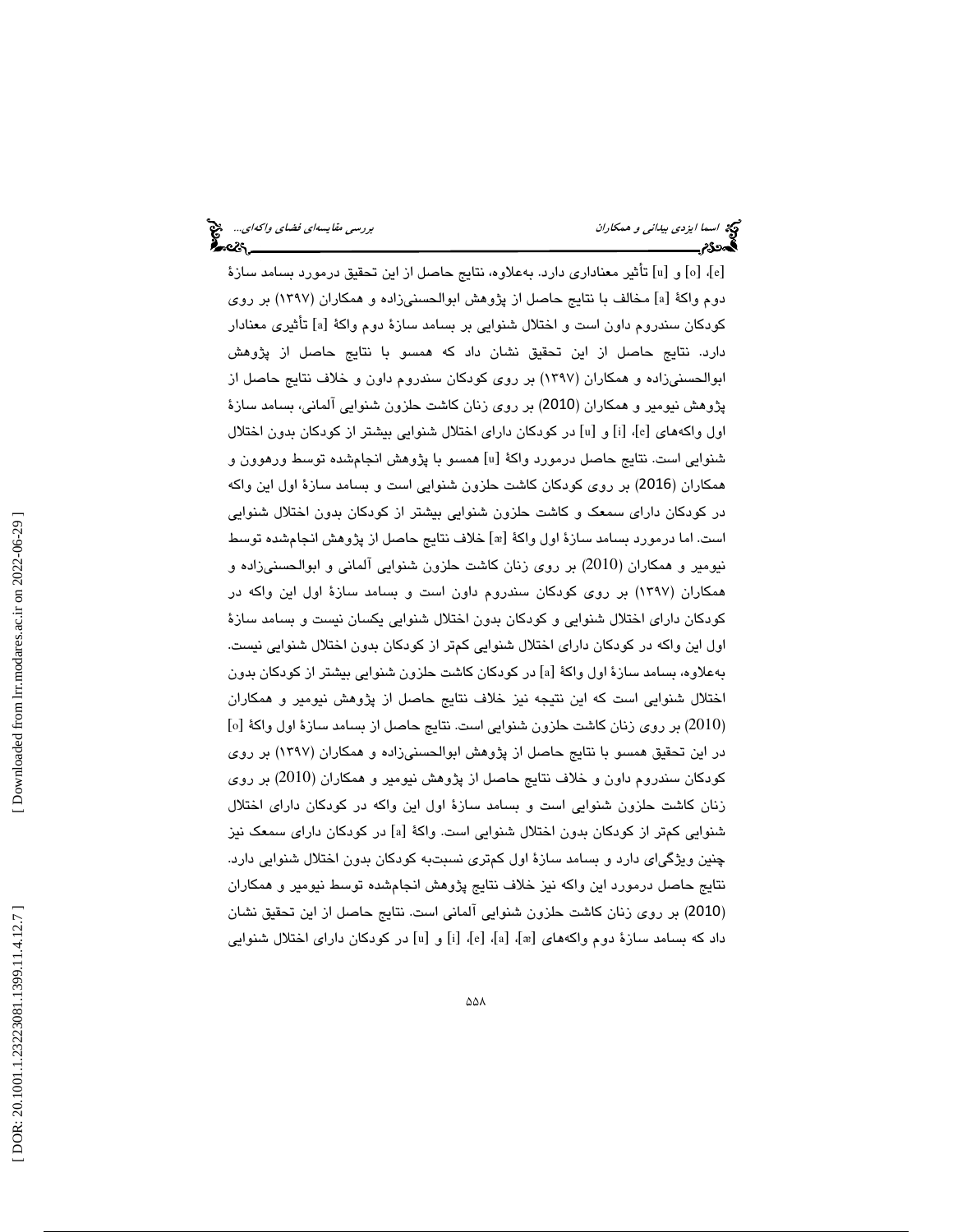بيشتر از بسامد سازة دوم اين واكهها در كودكان بدون اختلال شنوايي است كه اين نتايج درمورد تمامي واكههاي ذكرشده خلاف نتايج حاصل از پژوهش ورهوون و همكاران 2016) بر روي كودكان كاشت حلزون شنوايي و داراي سمعك و نتايج پژوهش نيومير و ) همكاران (2010) بر روى زنان كاشت حلزون شنوايي آلماني است و درمورد واكههاي [a] و همسو با نتايج پژوهش انجامشده توسط ابوالحسنيزاده و همكاران (1397) بر روي [ u ] كودكان سندروم داون است. خلاف نتايج حاصل از پژوهش ورهوون و همكاران (2016) بر روی كودكان كاشت حلزون شنوايی و نيومير و همكاران (2010) بر روی زنان كاشت حلزون شنوايي آلماني، واكهٔ [o] در كودكان كاشت حلزون شنوايي بسامد سازهٔ دوم بيشتري نسبتبه كودكان داراي سمعك و كودكان بدون اختلال شنوايي دارد. همچنين همسو با نتایج بهدست آمده از پژوهش انجامشده توسط زمانی و همکاران (2016) بر روی کودکان<br>کاشت حلزون شنوایی، در این تحقیق جنسیت بر بسامد سازهٔ اول واکههای [æ]، [e]، [i]، [o] و [u] و بسامد سازهٔ دوم واكههاي [æ]، [a]، [e]، [o] و [u] تأثيري معنادار ندارد. نتايج حاصل از اين تحقيق همسو با نتايج حاصل از پژوهش انجامشدة مير احدي و همكاران (۱۳۹۷) بر روی بزرگسـالان دوزبانهٔ اذری ـ فارسـی(بان، بهترتیب كمترین بسـامد سـازهٔ اول و بيشترين بسامد سازهٔ دوم در كودكان دختر و پسر مربوط به واكهٔ [i] است و بهعلاوه، كمترين بسامد سازهٔ دوم در كودكان دختر مربوط به واكهٔ [o] است.

## . نتيجه 7

 ، [ e ] ، [ ᴂ با توجه به اطلاعات موجود در نمودار ،11 كودكان داراي اختلال شنوايي واكههاي [ [i] و [u] را در جایگاهی افتادهتر نسبتبه کودکان بدون اختلال شنوایی تولید میکنند. بهعلاوه، واكهٔ [a] در كودكان كاشت حلزون شنوايي در جايگاهي افتادهتر نسبتبه كودكان بدون اختلال شنوايي توليد ميشود. اين در حالي است كه اين واكه در كودكان داراي سمعك در [ o در جايگاهي افراشتهتر نسبتبه كودكان بدون اختلال شنوايي توليد ميشود. واكة [ كودكان داراي اختلال شنوايي در جايگاهي افراشتهتر نسبتبه كودكان بدون اختلال شنوايي توليد ميشود. بهعلاوه، تمامي واكهها در كودكان كاشت حلزون شنوايي و واكههاي [æ]، [a]، [ء]، [i] و [u] در كودكان داراي سمعک در جايگاهي پيشينتر نسبتبه كودكان بدون اختلال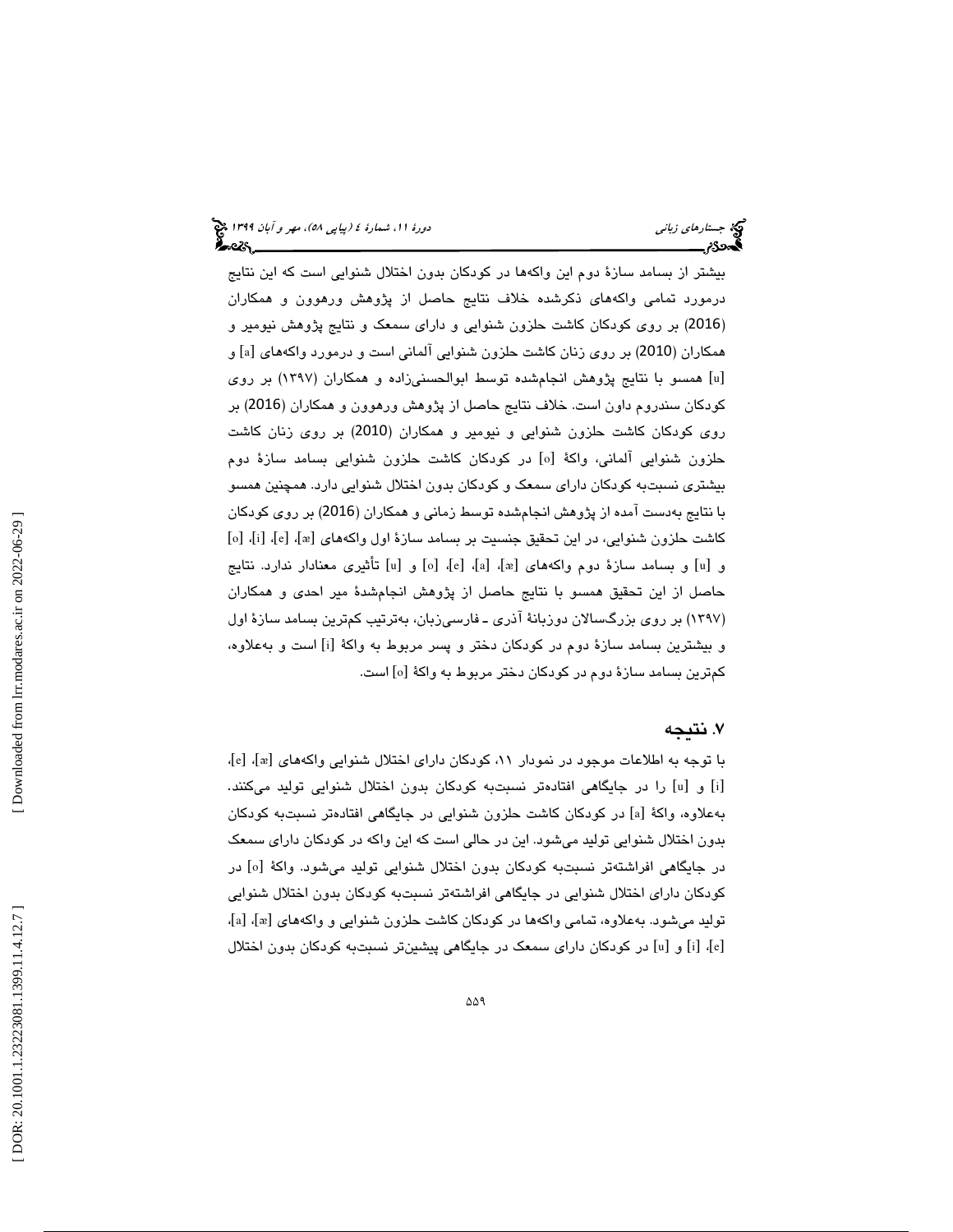شنوايي توليد ميشوند. كودكان داراي سمعك داراي كوچكترين فضاي واكهاي در بين سه گروه كودك شركتكننده در تحقيق هستند، اين در حالي است كه اندازة فضاي واكهاي كودكان كاشت حلزون شنوايي تفاوت فاحشي با فضاي واكهاي كودكان بدون اختلال شنوايي ندارد. بنابراين با كاشت حلزون شنوايي در كودكان داراي اختلال شنوايي ميتوان تا حد زيادي به آنها كمك كرد تا شبيه كودكان بدون اختلال شنوايي واكهها را توليد كنند. نتايج حاصل از اين تحقيق ميتواند براي گفتاردرمانها جهت آموزش واكهها به كودكان داراي اختلال شنوايي بسيار كمكرسان باشد. براي انجام تحقيقات آتي توصيه ميشود فضاي ي افراد داراي اختلال شنوايي در سنين مختلف بررسي شود. واكها



نمودار 11: فضاهاي واكهاي دركودكان داراي سمعك، كودكان كاشت حلزون شنوايي و كودكان

بدون اختلال شنوايي **Figuer 11:** Vowel space in hearing aided, cochlear implanted, and normally hearing children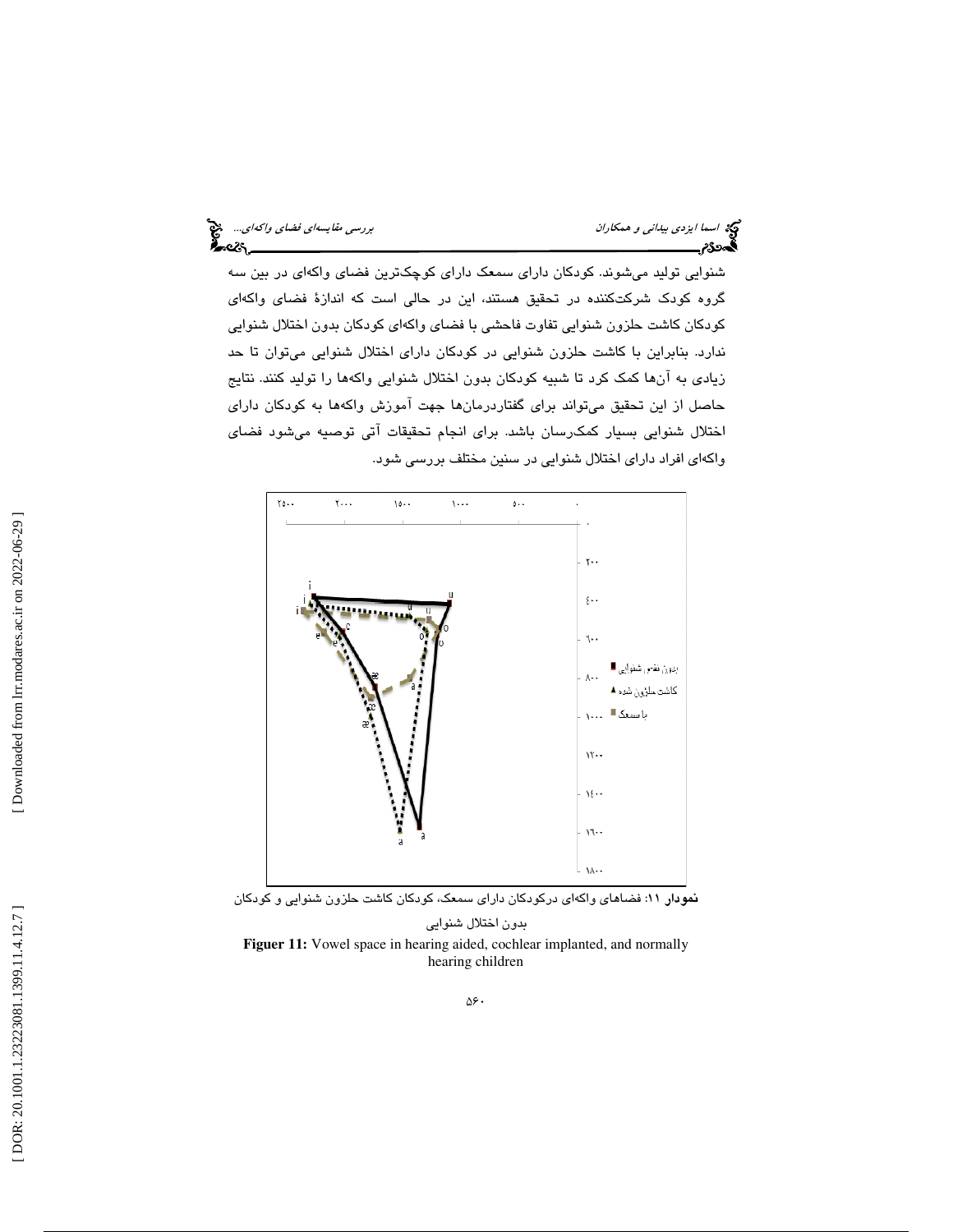د*ورهٔ ۱۱، شمارهٔ ٤ (پیاپی ٥٨)، مهر و آبان ۱۳۹۹* پنج<br>۱۳۵**۶ -**<br>۱۳۵**۶ -**جستارهاي زباني دورة ،11 شمارة ،21 دورة الشمارة ع

. پينوشتها 8

- 1. Hearing disorder
- 2. Speech disorder
- 3. Deafness
- 4. Hearing aid
- 5. Cochlear implantation
- 6. Tseng
- 7. Language acquisition
- 8. Consonants
- 9. Vowels
- 10. Vowel space
- 11. Gender
- 12. Place of articulation
- 13. One syllabled
- 14. Onset
- 15. Coda
- 16. Stop
- 17. Voiced
- 18. Voiceless 19. First formant
- 20. Second formant
- 21. Back
- 22. Front
- 
- 23. Verhoeven
- 24. Long vowel
- 25. Short vowel
- 26. Acoustic features
- 27. Neumeyer
- 28. Voiced sound 29. Labial
- 30. Palatal
- 31. Nasalization
- 32. Ozbi č
- 33. Open
- 34. Close
- 35. Language therapist
- 36. Phoneticians
- 37. Daniel Jones
- 38. Cardinal vowels
- 
- 39. Low
- 40. High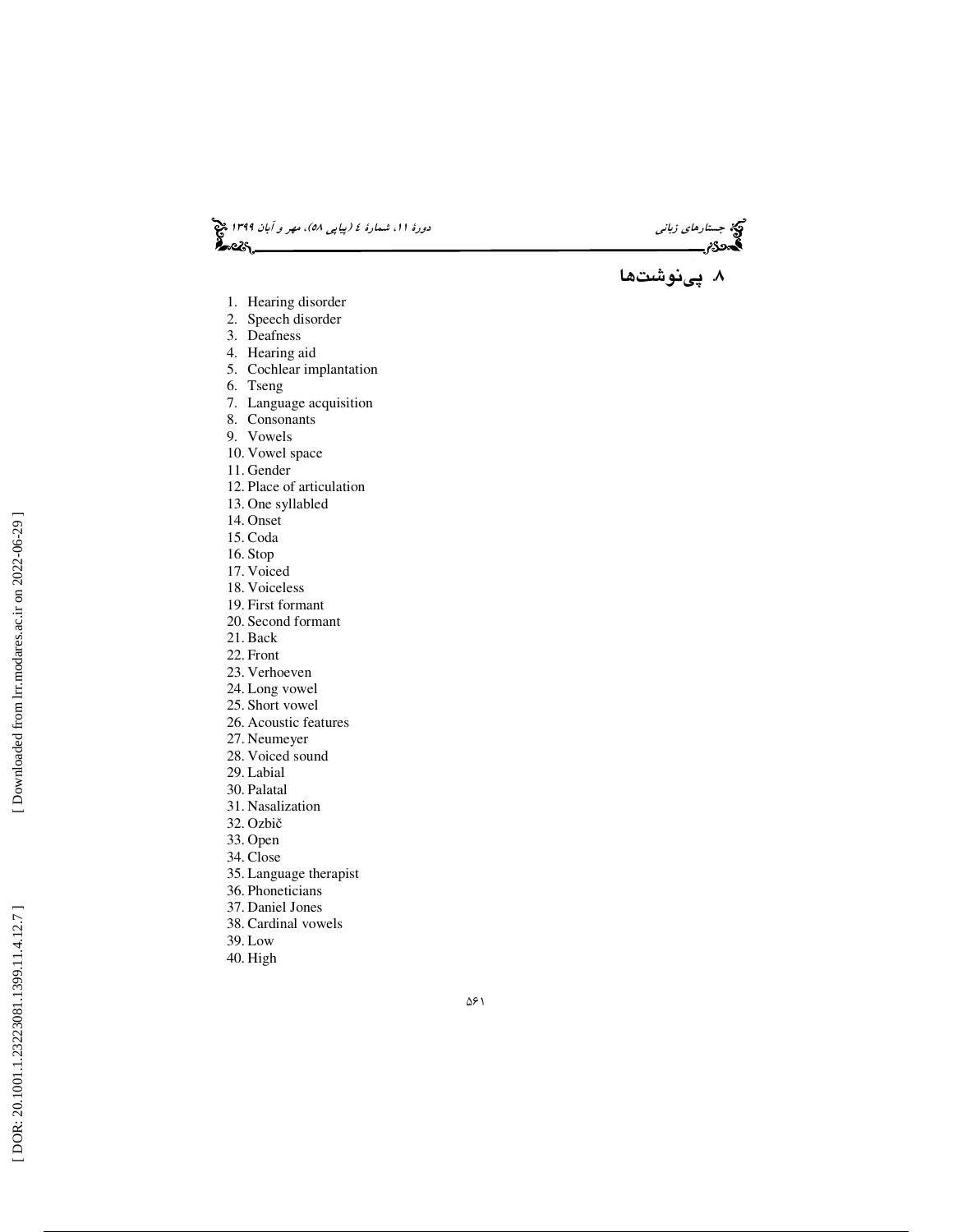اسما ايزدي *بيداني و همكاران بررسي مقايسهاي فضاي واكهاي..*. هي:<br>المجموع:<br>**المجموع: بررسي بررسي بررسي بررسي مقال وال**هاي والمجموعة والمجموعة والمجموعة والمجموعة والمجموعة والمجموعة

•్లు

- 41. Essner
- 42.Joos
- 43. Vocal tract 44. Highness
- 45. Lowness
- 46. Shure microphone
- 47. PRAAT software
- 48. Text grid
- 49. Repeated Measure ANOVA
- 50. Post Hoc Bonferroni test
- 51. Hertz

## . 9 منابع

- ابراهيمي، اميرعباس (1385). «مباني كاشت حلزون شنوايي». تعليم و تربيت استثنايي. ش ٦. صص ٤١-٥٣.
- ابوالحسنيزاده و همكاران (1397). «مقايسة فضاي واكهاي در كودكان سالم و كودكان مبتلا به سندروم داون». *جستار<i>های زبانی.* **د ۹**. ش ۲. صص ۳۰۷–۳۲۰
- اميري، يونس و همكاران (1393). «آيا وجود شنوايي براي يادگيري گفتار ضروري است؟». *مطالعات ناتواني*. د ٤. ش ٨. صص ٧٥–٧٧.
	- بي جن خان، محمود (1396). نظام آوايي زبان فارسي. ويراست دوم. تهران: سمت. •
- كرد، نرگس و همكاران (1391). «مقايسة بيان آهنگ گفتار در كودكان استفادهكننده از كاشت حلزون با كودكان دارای شنوایی هنجار». *شنو<i>ايیشناسی***. د ۲۱.** ش ۲. صص  $1 - 5$
- گنجي، مهدي (1396). روانشناسي كودكان استثنايي براساس *-5DSM*. ويراست دوم. تهران: ساوالان.
- ميراحدي، سمانه و همكاران (١٣٩٧). «بررسي ساختار سازهاي واكههاي زبان آذري در بزرگسالان آذریزبان ۱۸ تا ۲٤ ساله». *مجلهٔ علوم پیراپزشکی و تو<i>ان بخشی مشهد***.** د ۷. ش ۲. صص ۳۰-۳٦.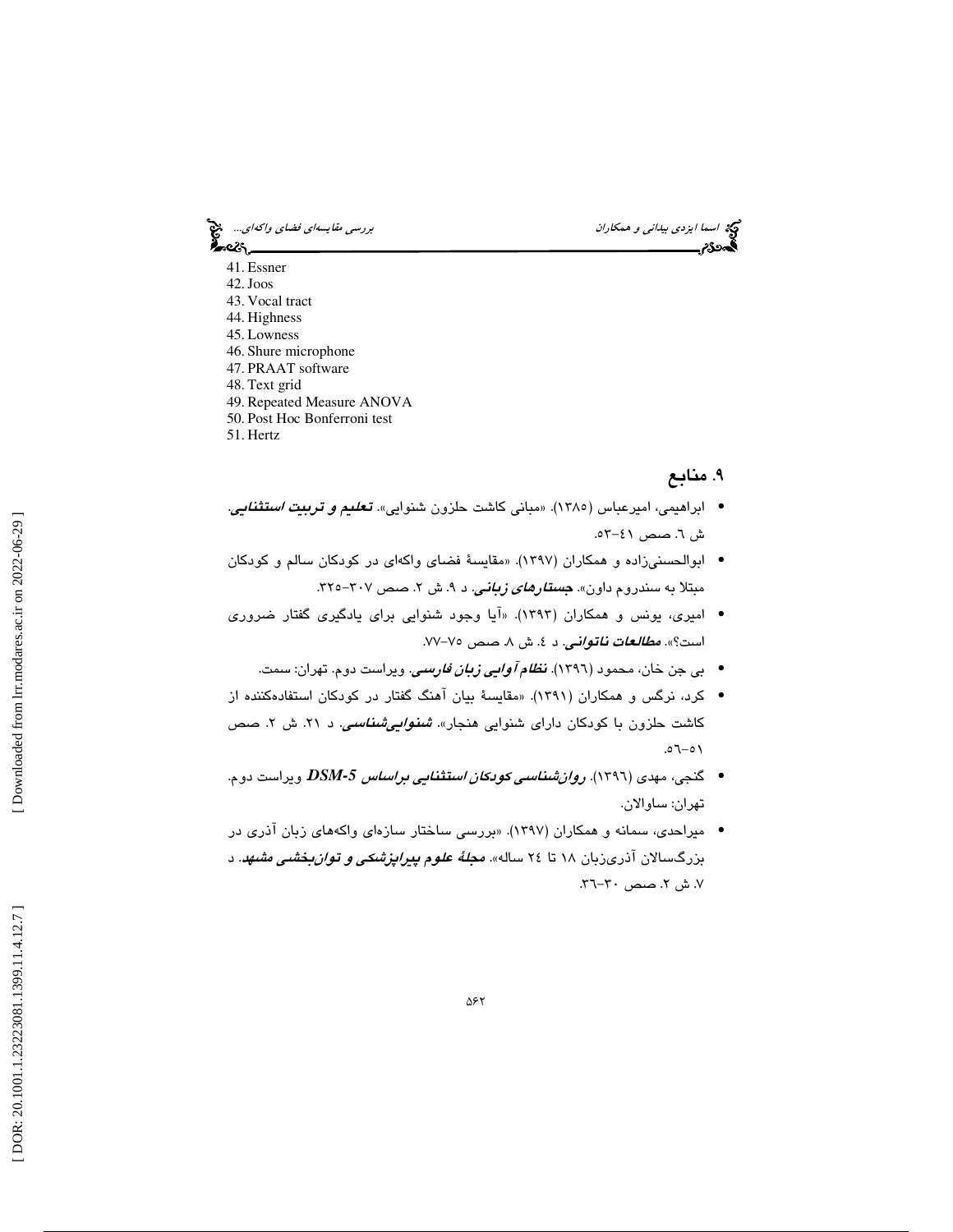## (پياپي 58)، مهر و آبان 1399 جستارهاي زباني دورة ،11 شمارة 4



#### **References:**

- Abolhasanizadeh, V., Masoumi, A., & Aliyaie, Z. (2018). "Comparing vowel space in normal children and children with Down syndrome" . *Language Related Research*. 9(2). Pp: 307-325. [In Persian].
- Amiri, Y., Musavi, A, & Rahgozar, M. (2014). "Is hearing nessesary for learning speech?". *Journal of Disability Studies*. 4(8). Pp: 75-77. [In Persian].
- Bijankhan, M. (1396). *Phonetic system of Persian language*. Tehran: SAMT.[In Persian].
- Blamey, P., Barry, J., Bow, C., Sarant, J., Paatsch, L., & Wales, R. (2001). "The development of speech production following cochlear implantation". *Clinical Linguistics and Phonetics*. Pp: 363–382.
- Bouchard, M. G., Normand, M., & Cohen, H. (2007). "Production of consonants by prelinguistically deaf children with cochlear implants". *Clinical Linguistics and Phonetics*. 21. Pp: 875–884.
- Ebrahimi, A. A. (2006). "Principles of cochlear implantation". *Journal of Exceptional Education.* 6. Pp: 41-53.[In Persian].
- Essner, C. (1947). *Research on the structure of oral vowels.* Archives Neerlandaises de Phonetique Experimentale. 20.Pp: 40-77.[In French].
- Fromkin, V.; Rodman, R., & Hyams, N. (2007). An *introduction to language*. 8<sup>th</sup> edition. The United States of America .Thomson Wadsworth.
- Ganji, M. (2017). *DSM- [Psychology of exceptional children according to DSM-5].* Tehran: Savalan. [In Persian].
- Harrington, J. & Cassidy, S. (1999). *Techniques in speech acoustics*. The Netherlands. Kluwer Academic Publishers.
- Hayward, K. (2013). *Experimental phonetics*. New York. Routledge.
- Joos, M. (1948). *Acoustic phonetics*. Language, 24. Pp: 1-136.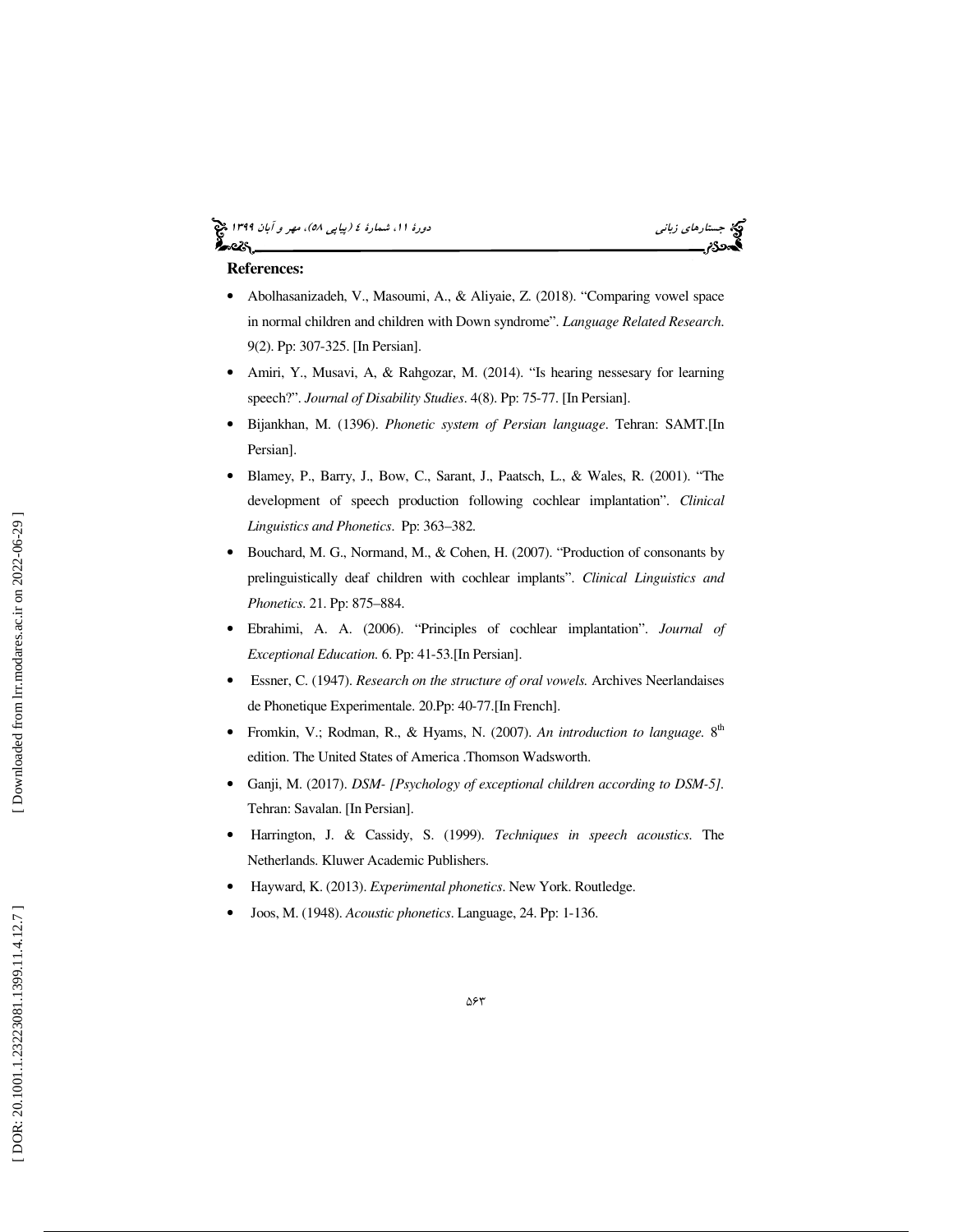## <u>ક</u>િન્દર,

- اسما ايزدي بيد*اني و همكاران بيداني و همكاران بررسي مقايسهاي فضاي واكهاي...*<br>**بررسي مقايسهاي فضاي والمقابل والمقابل والمقابل والمقابل والمقابل والمقابل والمقابل والمقابل فضاي واكه**اي...<br>**بهجودي بررسي**
- Kord, N., Shahbodaghi, M. H., , Khodami, M., Nourbakhsh, M., Jalaie, S., & Motasaddi, M. (2012). "Comparison of intonation production in cochlear-implanted children and normal hearing children". *Bimonthly Journal of Audiology*. 21(2). Pp: 51 -56.
- Ladefoged, P. & Johnson, K. (2015). *A Course in phonetics*. United States of America. CENGAGE Learning.
- Mirahadi, S., Mansouri, B., Tohidast, A., Rashtbari, K., Panahqoli, E., Taqipour, A. (2018). "Investigation of formant Structure in Azeri language vowels in Azeri adults aged 18-24 years old". *Journal of Paramedical Science and Rehablitation*. 7(2). Pp: 30-36. [In Persian].
- Neumeyer, V., Harrington, J., & Draxler, C. (2010). "An acoustic analysis of the vowel space in young and old cochlear-implant speakers". *Journal of Clinical Linguistics and Phonetics*. Pp: 1-8.
- Ozbi č, M., Kogovšek, D., Umanski, D. (2010). "*Formant frequencies in children with normal hearing and profound or severe hearing impairments* ». *Sedma konferenca Jezikovne tehnologije*. Pp: 89-94.
- Peng, S., Weiss, A. L., Cheung, H., & Lin, Y. (2004). "Consonant production and language skills in Mandarinspeaking children with cochlear implants". *Archives of Otolaryngology Head & Neck Surgery*. 130. Pp: 92-97.
- Reetz, H. &Jongman, A. (2011). *Phonetics transcription, production, acoustics, and* perception. 2<sup>nd</sup> edition. United States. Willy Blackwell.
- Serry, T. A., & Blamey, P. J. (1999). "A 4-year investigation into phonetic inventory development in young cochlear implant users". *Journal of Speech and Hearing Research*. 42.Pp: 141–154.
- Tseng, S., Kuel, K., & Tsou, P. (2011). "Acoustic characteristics of vowels and plosives/affricates of Mandarin-speaking hearing-impaired children". *Journal of Clinical Linguistics and Phonetics.* 25. Pp: 784-803.